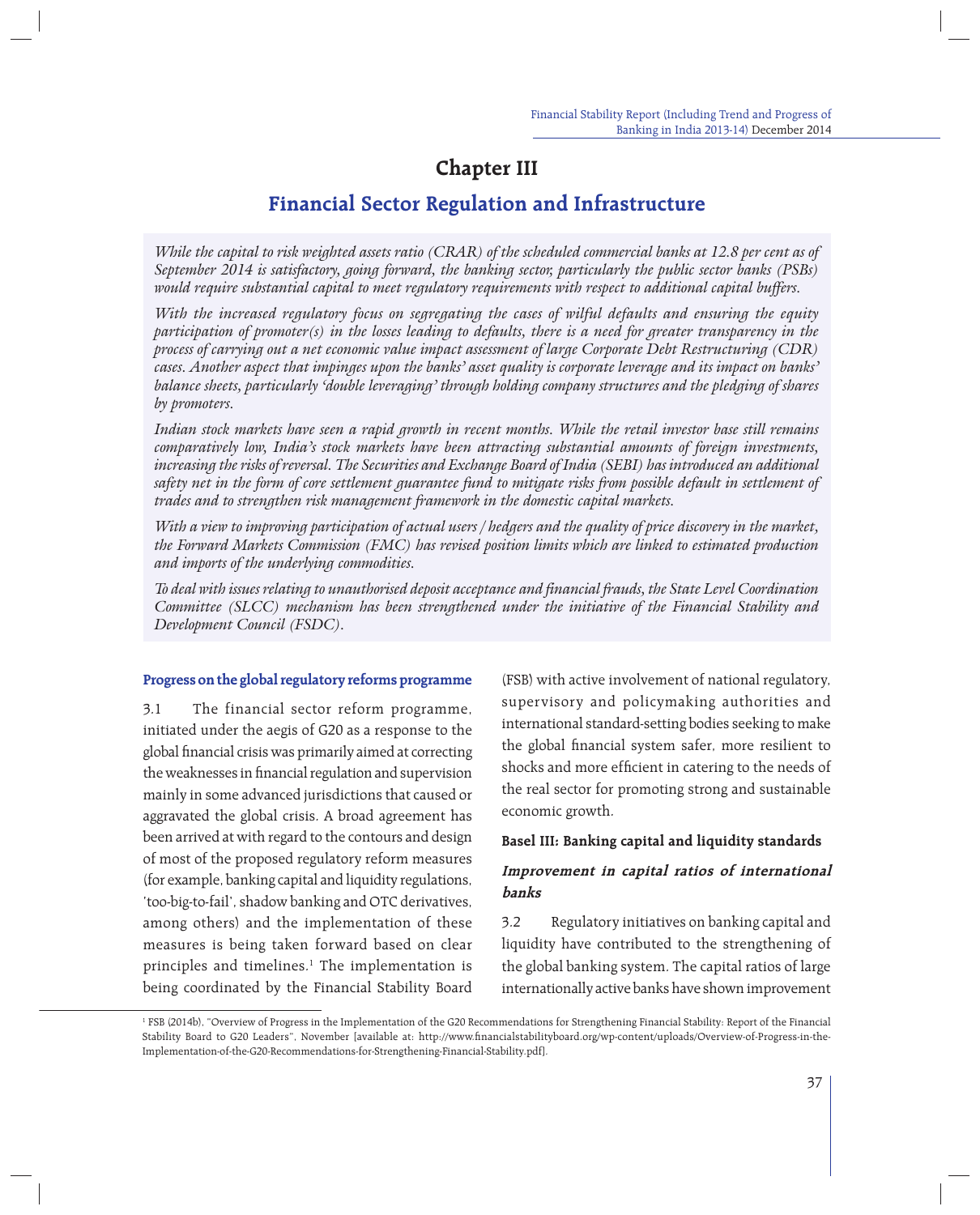over the last three years.<sup>2</sup> The average common equity Tier I (CET1) capital ratio of these banks rose from 10.2 per cent to about 11.4 per cent of their riskweighted assets (RWAs) during the second half of 2013 under the currently applicable regulatory framework (Chart 3.1). If all the provisions of the Basel III framework were to be applied on the December 2013 position, the average CET1 capital ratio of these banks would fall from 11.4 per cent to 10.2 per cent due to the new definition of eligible capital under Basel III, deductions that were not previously applied at the common equity level of Tier I capital in most countries and increases in RWAs. The transition, however, is specifically provided for by Basel III to moderate the immediate impact on balance sheets.

3.3 As banks adapt themselves to new regulatory and business realities, the impact on profitability may raise concerns about their ability to build capital buffers and meet credit demand. These banks may require a fundamental overhaul of their business models, including a combination of re-pricing in existing business lines, reallocation of capital across activities or retrenching altogether.

## **Augmentation of capital: The 'efficiencyredundancy' paradigm**

3.4 Although the Basel Committee's global regulatory standards on bank capital adequacy will strengthen capital ratios in the long run, they may also lead to increase in the cost of capital, which in turn will affect the cost of lending and economic growth and may force banks into aggressive and riskier innovations to maintain their return on equity (RoE). The issue has also created debates over the





**Source:** Basel Committee on Banking Supervision.

efficiency-redundancy trade-off involved in extra capital that banks are mandated to raise. Furthermore, an improvement in capital ratios per se may not necessarily lead to improvements in the capacity of banking institutions and their contribution to economic development as capital ratios may increase on account of many factors.

3.5 Previous Financial Stability Reports (FSRs) have discussed issues relating to the possibility of manoeuvring of risk-weights, especially under internal models-based approaches for different types of risks under the Basel framework. In order to strengthen the comparability of implementation across jurisdictions, the Basel Committee has started an analysis of the discretions in risk-weight prescriptions to understand how much they contribute to unwarranted variations in capital standards. This has been highlighted by some recent studies<sup>3</sup> on the variation of risk-weighted assets in the banking book and the trading book. Going forward, some of these

<sup>&</sup>lt;sup>2</sup> BCBS (2014a), " Basel III Monitoring Report", *Bank for International Settlements,* September [available at: http://www.bis.org/publ/bcbs289.pdf]*.* 

<sup>&</sup>lt;sup>3</sup> BCBS (2013a), "Regulatory Consistency Assessment Programme (RCAP) – Analysis of risk-weighted assets for market risk", *Bank for International* Settlements, February [available at: http://www.bis.org/publ/bcbs240.pdf].

BCBS (2013b), "Regulatory Consistency Assessment Programme (RCAP) - Analysis of risk-weighted assets for credit risk in the banking book", Bank for International Settlements, July [available at: http://www.bis.org/publ/bcbs256.pdf].

BCBS (2013c), "Regulatory Consistency Assessment Programme (RCAP) - The second report on risk-weighted assets for market risk in the trading book", Bank for International Settlements, December [available: http://www.bis.org/publ/bcbs267.pdf].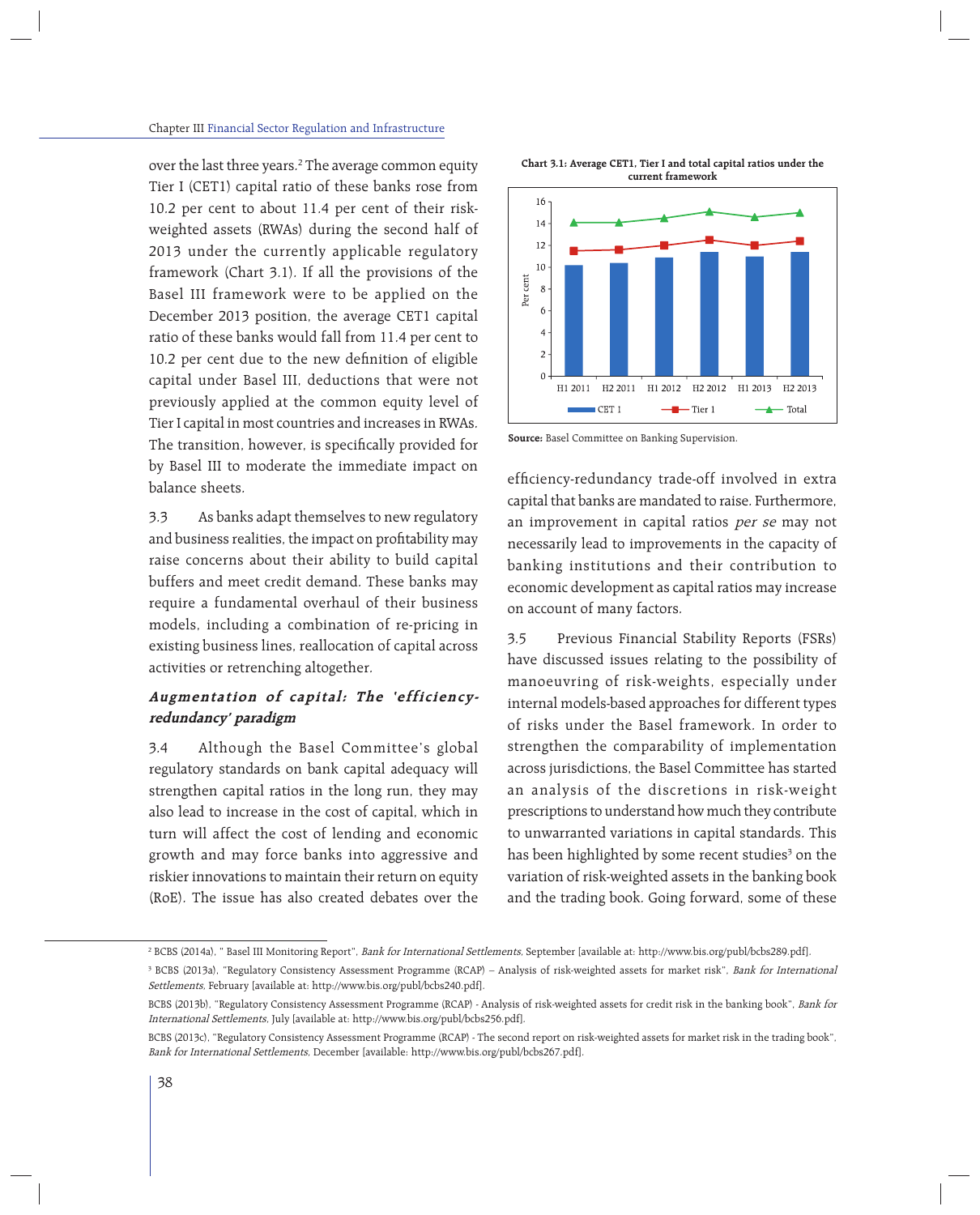discretions may be removed in 2015.4 Further, Basel Committee is examining prescription of other policy measures and benchmarks to ensure more consistency as part of Regulatory Consistency Assessment Process.

3.6 The introduction of a minimum Tier I leverage ratio of 3 per cent by Basel Committee on Banking Supervision (BCBS), was aimed at constraining the build-up of leverage in the banking sector and reinforcing risk-based capital requirement measures with a simple and non-risk based 'backstop' measure. The Reserve Bank has prescribed that banks should strive to achieve a minimum Tier 1 leverage ratio of 4.5 per cent during the parallel run period.

## **Proposals for tougher capital measures for addressing 'too-big-to-fail'**

3.7 Policy proposals on the adequacy of lossabsorbing and recapitalisation capacity of Global Systemically Important Banks (G-SIBs)5 has been under consideration in the form of a common minimum requirement for their 'gone-concern lossabsorbing capacity' (GLAC). In the recently released set of principles<sup>6</sup> for public consultation on the lossabsorbing capacity of G-SIBs in resolution, FSB has proposed a single specific minimum Pillar 1 'total loss-absorbing capacity (TLAC)' requirement to be set within the range of 16–20 per cent of RWAs under the condition that the minimum level should be at least twice the Basel III Tier I leverage ratio requirement.

3.8 The objective of the TLAC requirements is to ensure that G-SIBs have adequate loss absorbing and

recapitalisation capacity necessary to ensure that in and immediately following a resolution, critical functions can be continued without tax payers' funds or financial stability being put at risk. Implementation of TLAC and the final calibration of the common Pillar 1 minimum TLAC requirement will take into account the results of this consultation and the Quantitative Impact Study and market survey which will be carried out in early 2015.

3.9 TLAC requirements are not applicable to any Indian bank as none of them is a G-SIB. However, it may not be possible to rule out the risk of spill over impact on emerging market and developing economies (EMDEs) due to the adverse impact of the TLAC proposal on G-SIBs.

## **Assessment of impact of higher capital requirements**

3.10 Some studies<sup>7</sup> show that, *ceteris paribus*, if the ratio of common equity for a given loan is increased by 2 per cent, banks will require to raise the lending rate by 40 basis points (bps) in US and 19 bps in Europe, to maintain a level of 12 per cent RoE. It has been observed that the banks tend to pass on the increased cost to the lending spread without any adjustments to other heads of income. Increased cost of lending might impact the credit off-take from banking sector.

3.11 Various studies to assess the impact of implementation of Basel III on growth point towards the negative impact of higher capital requirements on GDP.8 Analytical work also shows that Basel III

<sup>&</sup>lt;sup>4</sup> BCBS (2014b), "Basel capital framework national discretions", *Bank for International Settlements,* November [available at: http://www.bis.org/bcbs/ publ/d297.pdf].

<sup>&</sup>lt;sup>5</sup> FSB and the BCBS identified 30 G-SIBs in November 2014. There is no Indian bank in this list of G-SIBs.

<sup>6</sup> FSB (2014a), "Adequacy of Loss-Absorbing Capacity of Global Systemically Important Banks in resolution", November [available at: http://www. financialstabilityboard.org/wp-content/uploads/TLAC-Condoc-6-Nov-2014-FINAL.pdf].

<sup>&</sup>lt;sup>7</sup> Elliott. D, S. Salloy and A. O. Santos (2012), "Assessing the Cost of Financial Regulation", *IMF Working Paper,* WP/12/233, September. [available at: http:// www.imf.org/external/pubs/ft/wp/2012/wp12233.pdf]

<sup>&</sup>lt;sup>8</sup> Slovik, P., and B. Cournède (2011), "Macroeconomic Impact of Basel III," *OECD Economics Department Working Papers,* No. 844 suggests that a 1 per cent increase in capital would lead to marginal annual decline of 0.04 per cent while IIF( 2011),"The cumulative impact on the global economy of the changes in the financial regulatory framework", September observed that capital requirements would reduce GDP by 2.7 per cent in the US, 3 per cent in the European Union and 4 per cent in Japan.

MAG (2010), "Final Report - Assessing Macroeconomic Impact of the transition to stronger capital and liquidity", Bank for International Settlements, December observes that the annual growth would be 0.03 percentage points (or 3 basis points) below its baseline level during the period of implementation, showing modest impact on growth.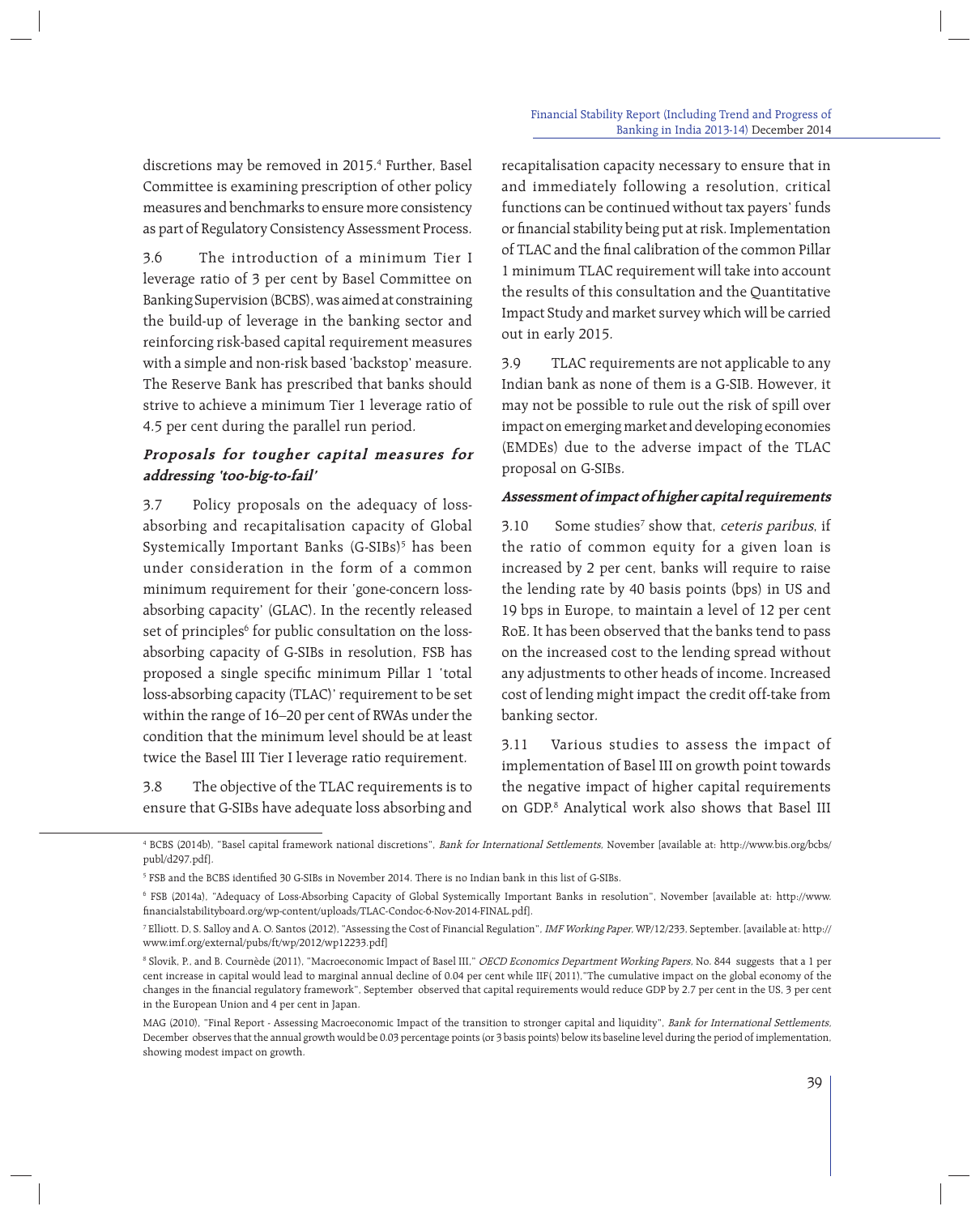requirements will have spill over effects in the nonbank financial sector due to shifting of credit to the non-bank financial sector. A few other studies on the assessment of the impact of implementation of Basel III specifically focus on EMDEs. $9$ 

## **Capital levels of Indian banks**

3.12 India has implemented Basel III capital framework from April 1, 2013. The CRAR for Indian banks under Basel III as of September 2014 stood at a satisfactory level of 12.8 per cent (as against 13 per cent as of March 2014). Banks are expected to remain under pressure on account of additional requirements towards the capital conservation buffer, the countercyclical capital buffer and supervisory capital under pillar 2 (Chart 3.2). While all bank groups met the segregated requirements of minimum CET1 and Tier I capital ratios as at the end of September 2014, if the additional requirement of 2.5 per cent in the form of CET1 for meeting the capital conservation buffer is considered in future, then the capital requirements, especially of public sector banks (PSBs), would go up further.

3.13 Apart from the cost implications of raising additional capital, banks will face challenges in terms of depth, liquidity and sufficient appetite in India's capital markets for such risk bearing Additional Tier I (AT1) capital instruments. In the absence of a wider retail market, few select investor categories and institutional investors, mainly insurance companies might end up holding much of the AT1 instruments issued by banks (Chart 3.3). Since such institutional investors mostly hold such securities till maturity, feedback for pricing of such instruments through secondary market trades are conspicuously absent. In the absence of effective market making, the banks may have to bear higher costs for issue of such instruments relative to their international peers.

**Chart 3.2: Capital ratios of the banking sector (September 2014)**



**Source:** RBI supervisory returns and staff calculations.

**Chart 3.3: Insurance companies'10 investments in long-term capital instruments/bonds of the banking sector**



**Source:** RBI supervisory returns and staff calculations.

<sup>&</sup>lt;sup>9</sup> A., Abdel-Baki Monal, (2012), "The Impact of Basel III on Emerging Economies", *Global Economy Journal,* 12, issue 2, p. 1-33 found that the implementation of Basel III would hamper growth by more than 3 percentage points in the 47 emerging market economies studied in the paper. <sup>10</sup> Sample includes 21 top insurance companies in the country.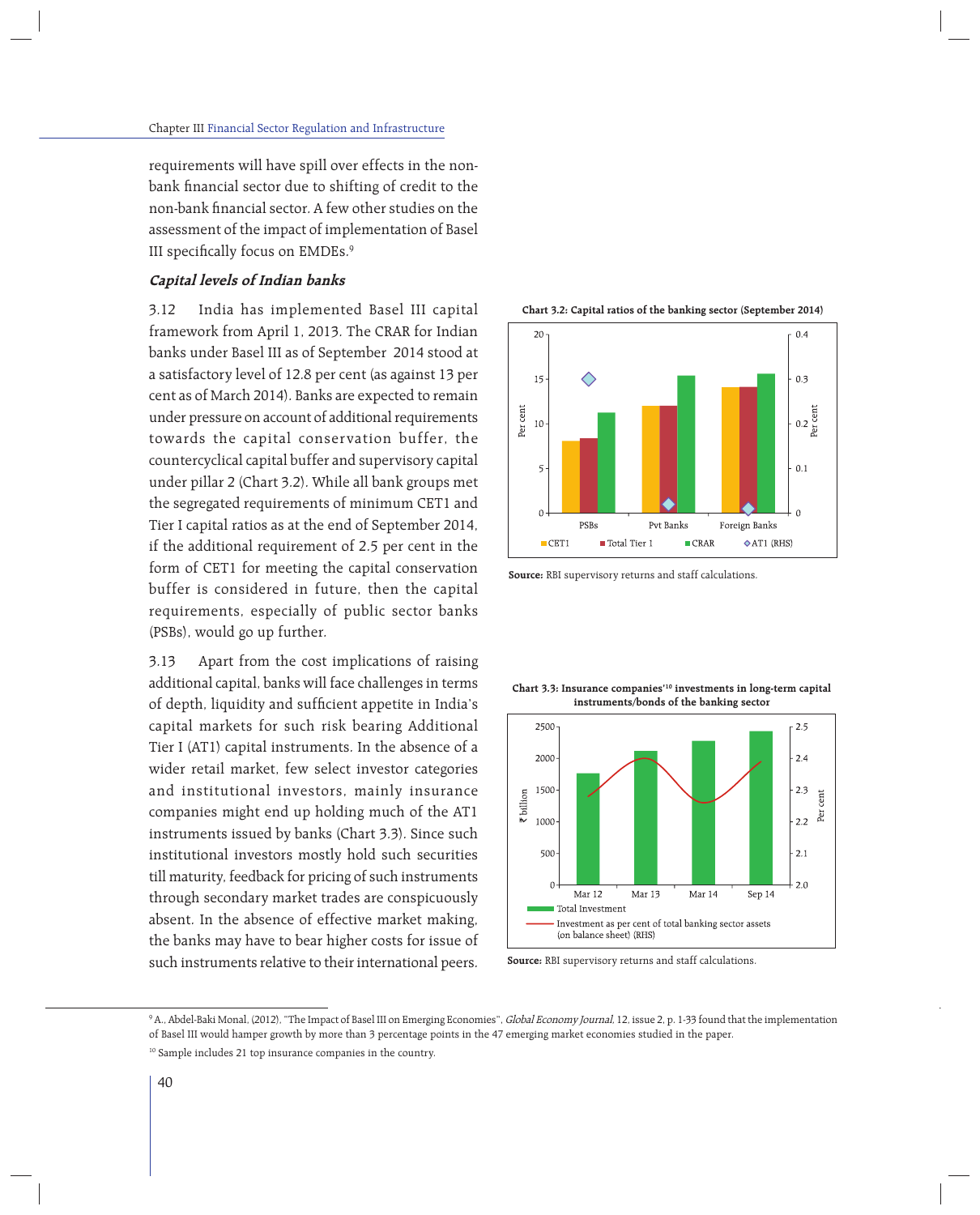This issue further underlines the need for development of a robust non-government debt market.

3.14 On its part, as owner of the dominant part of the banking industry, the Government of India has made capital infusion of  $\overline{5}586$  billion in PSBs in the last four years (2011-14) and plans to further infuse an amount of  $\bar{z}$ 112 billion in 2014-15. Capital infusion has broadly been carried out by way of preferential allotment of equity by the banks. The government is planning to bridge this gap by diluting its stake in some PSBs to 52 per cent to enable banks to raise capital from the market. Tentative calculations show that PSBs require significant capital injection in order to sustain even a moderate 15 per cent compounded annual growth rate (CAGR) in RWAs.

## **Market valuations of PSBs and implicit sovereign guarantee**

3.15 Capital raising efforts by PSBs other than the capital infusion by the government, face challenges because of their relatively low equity valuations compared to their private sector peers. The previous FSR had raised issues about the low valuation of PSBs. Despite implicit backing from the government, the low equity valuations are justified by the options pricing model for valuation of equity. The implicit sovereign guarantee cannot be treated directly in this model because if the value of a firm falls below the face value of debt, then compensation to debtors is assumed to be made up by the sovereign, but no compensation will be forthcoming to equity investors. Hence, the fortunes of equity investors are unaffected by an implicit sovereign guarantee of debt. The ultimate improvement in valuations can only come from commensurate improvements in asset quality, governance structures and operational efficiency.

### **Liquidity coverage ratio (LCR) norms**

3.16 According to the guidelines issued by the Reserve Bank on the liquidity coverage ratio (LCR) in June 2014, banks were permitted to reckon government securities to the extent allowed by the Reserve Bank under its Marginal Standing Facility (MSF) as Level 1 High Quality Liquid Assets (HQLA) under LCR. Subsequently, banks have been allowed (with effect from January 1, 2015) to include government securities held by them up to another 5 per cent of their net demand and time liabilities (NDTL) within their mandatory Statutory Liquidity Ratio (SLR) requirement (see Box 3.2 for details). Such government securities reckoned as HQLAs for the LCR are to be valued at an amount not greater than their current market value.<sup>11</sup>

3.17 As of September 2014, the banking sector had a liquidity buffer, represented by unadjusted level 1 HQLA<sup>12</sup>, of over  $\bar{x}$ 10 trillion which was around 8.2 and 13.5 per cent of total banking sector assets and RWAs respectively (Chart 3.4). However, since LCR has to be adopted in each significant currency separately, the implementation of Basel III LCR norms for the foreign



**Source:** RBI supervisory returns and staff calculations.

<sup>&</sup>lt;sup>11</sup> RBI (2014a), "Basel III framework on liquidity standards - liquidity coverage ratio (LCR), liquidity risk monitoring tools and LCR disclosure standards" November 28. [available at: http://rbi.org.in/scripts/NotificationUser.aspx?Id=9369&Mode=0].

<sup>&</sup>lt;sup>12</sup> Unadjusted Level 1 HQLA has been calculated as total of excess CRR, excess SLR, available MSF and additional 5 per cent of NDTL.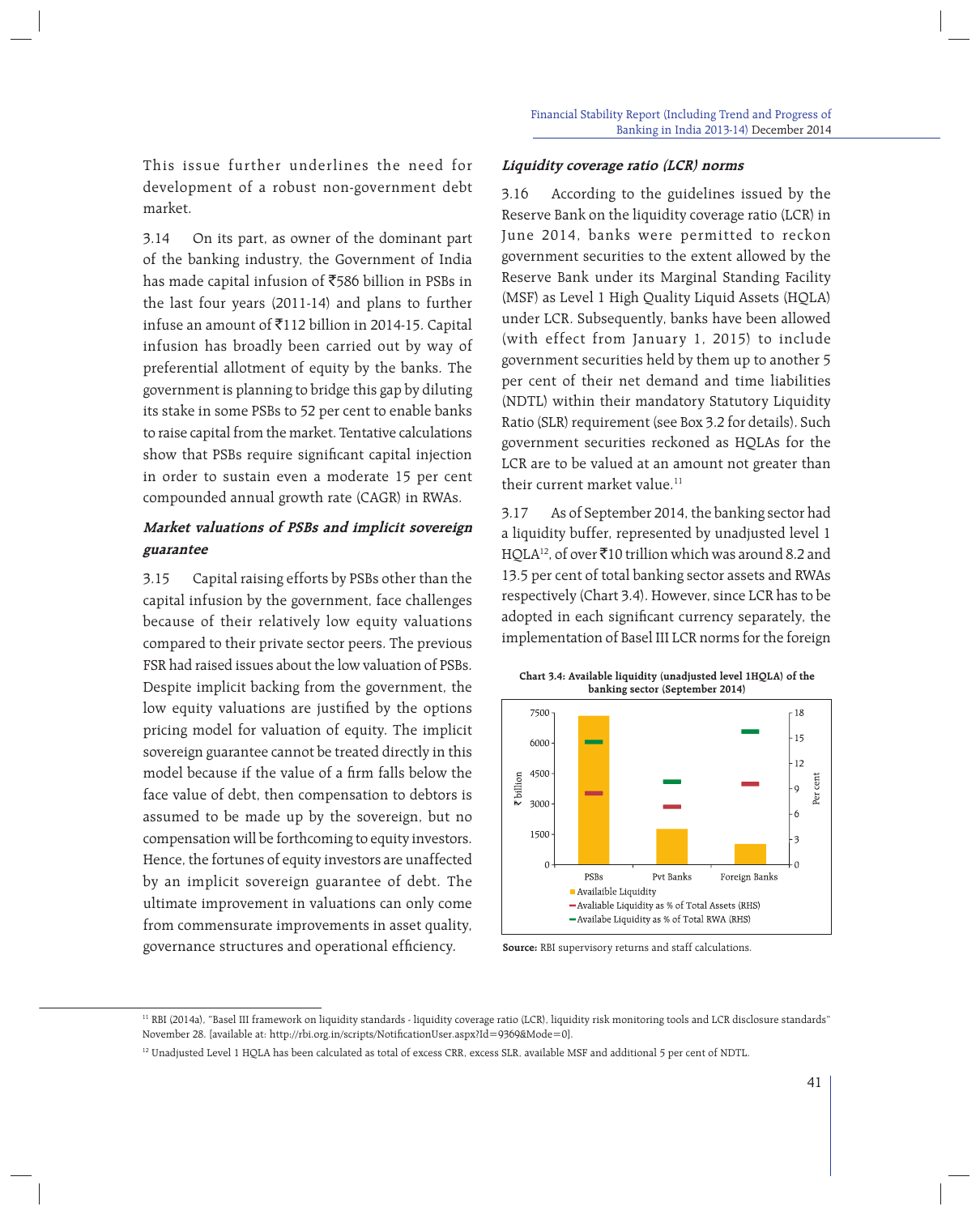exchange portfolio of Indian banks may have profound implications for the way the business is being conducted hitherto. Currently, the foreign exchange business model for Indian banks involves running negative gaps (the duration of assets longer than that of liabilities), with negligible foreign currency HQLA backing. Moreover, overseas branches being the major source of foreign exchange liabilities may themselves be subject to host country liquidity regulations, including implementation of Basel III norms on a location by location basis (i.e. gross) and not aggregate (i.e. net) basis, which may be further adding to cost. After negative carry in prospective HQLA in major currencies are taken into account, the profitability of overseas operations as well as foreign exchange book of major banks is likely to be materially affected. The issue requires careful cost benefit analysis of maintaining overseas operations of Indian banks as well as an appropriate strategy to deal with emerging liquidity regulations.

## **Shadow banking**

3.18 The role of the 'shadow banking system', defined as 'credit intermediation involving entities and activities outside the regular banking system', as a source of systemic risk was an important learning outcome of the global financial crisis. Its importance stemmed not only from its direct role in supplying credit or liquidity to the economy but also due to its interconnectedness with the more closely regulated banking system.

3.19 According to the FSB methodology and classification, the size of the shadow banking sector in India is estimated to be around USD 190 billion, which is the 15<sup>th</sup> largest in the world. Among the BRICS, India has the third largest shadow banking sector (Chart 3.5).

### **Regulation of non-banking finance companies**

3.20 The G20/FSB led reform proposals initiated in this regard were aimed at developing appropriate monitoring and regulatory frameworks to mitigate the potential build-up of risks in and through the





**Source:** FSB.

shadow banking system. The FSB approach was based on first capturing the data and information with respect to all kinds of non-bank credit intermediation and then concentrating on the areas of non-bank credit intermediation where maturity/liquidity transformation and/or flawed credit risk transfer and/ or leverage could potentially create important systemic risks. In the Indian financial system what has been reckoned as shadow banking by the FSB are predominantly non-banking financial companies (NBFCs), which have been under prudential regulation for a long time and account for a relatively small share of the total assets of the Indian financial system (Chart 3.6).

**Chart 3.6: Share of different sectors in total assets of the Indian financial system** 



**Source:** RBI, SEBI, IRDA and PFRDA.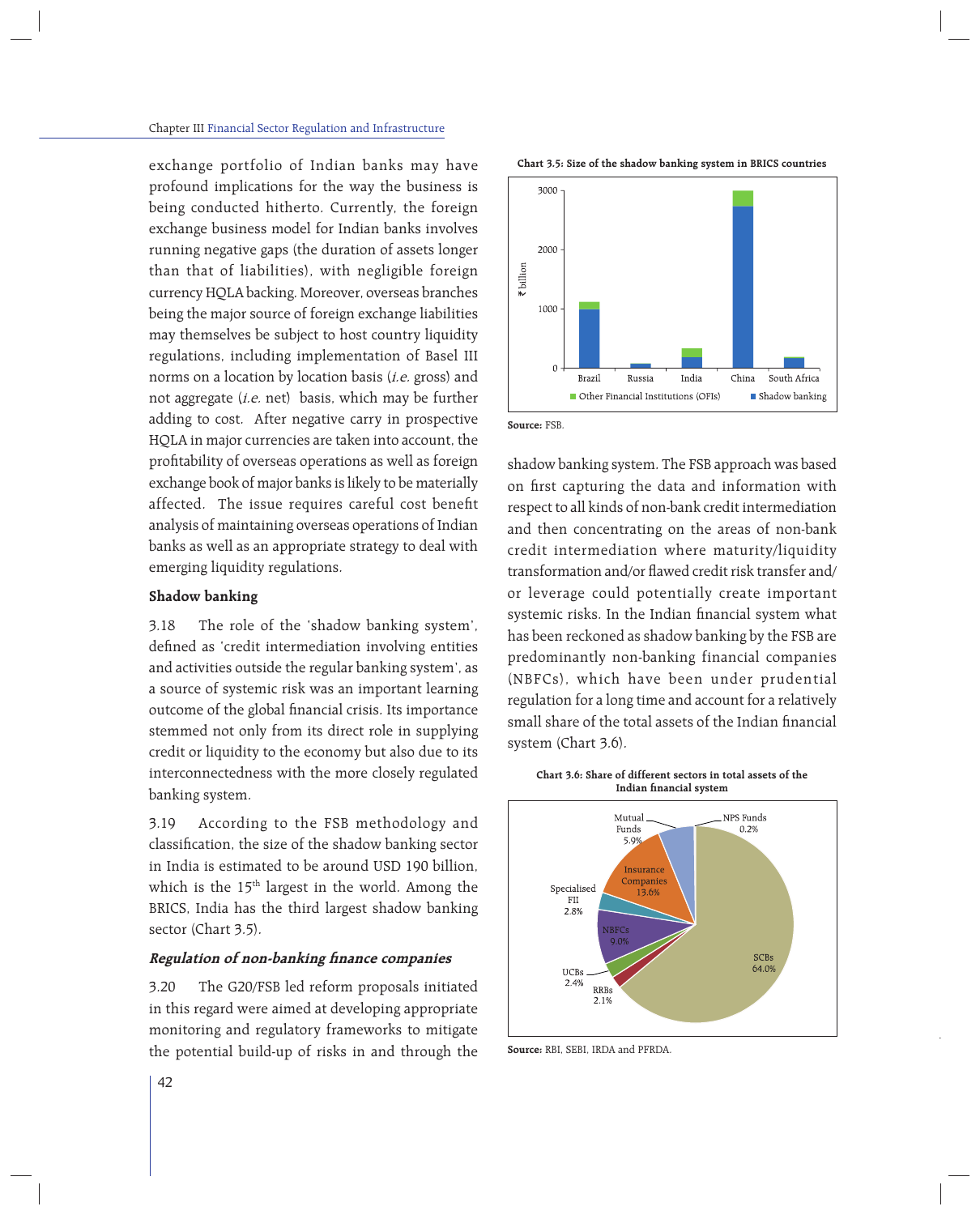#### Financial Stability Report (Including Trend and Progress of Banking in India 2013-14) December 2014

3.21 However, given the significant interconnectedness of NBFCs with the rest of the financial system, especially banks (Table 3.1) they could impact banks under conditions of stress and may face difficulties if banks show reluctance to lend to them in case of a liquidity crunch.

3.22 Considering these aspects, regulations for NBFCs have been tightened (Box 3.1). Furthermore, efforts were also made to assess the size and profile of actual shadow banking entities. From a preliminary reconciliation of the database of the Ministry of

#### **Table 3.1: Exposure of banks, AMCs and insurance companies to top NBFCs13**

| $(\bar{z}$ billion) | Mar<br>2012 | Mar<br>2013 | Mar<br>2014 | Sep<br>2014 |
|---------------------|-------------|-------------|-------------|-------------|
| Banks               | 1513        | 1453        | 2919        | 1495        |
| <b>AMCs</b>         | 83          | 624         | 756         | 912         |
| Insurance Companies | 780         | 880         | 965         | 1023        |

**Source**: RBI supervisory returns and staff calculations.

### **Box 3.1: Salient Features of Revised Regulatory Framework for NBFCs**

- i) The minimum Net Owned Fund (NOF) criterion for existing NBFCs (those registered prior to April 1999) has been increased to  $\bar{z}$ 20 million. NBFCs have been allowed till March 2017 to achieve the required minimum levels.
- ii) In order to harmonise and strengthen deposit acceptance regulations across all deposit taking NBFCs (NBFCs-D) credit rating has been made compulsory for existing unrated asset finance companies (AFCs) by March 31, 2016. Maximum limit for acceptance of deposits has been harmonised across the sector to 1.5 times of NOF.
- iii) In view of the overall increase in the growth of the NBFC sector, the threshold for defining systemic significance for non-deposit taking NBFCs has been revised to  $\bar{z}5$  billion from the existing limit of  $\bar{z}1$ billion. Non-deposit taking NBFCs shall henceforth be categorised into two broad categories: NBFCs-ND (those with assets less than  $\overline{5}$  billion) and NBFCs-ND-SI (those with assets of  $\overline{5}$  billion and above – deemed as systemically important) and regulations will be applied accordingly. NBFCs-ND will be exempt from capital adequacy and credit concentration norms while a leverage ratio of 7 has been introduced for them.
- iv) For NBFCs-ND-SI and all NBFCs-D categories, tighter prudential norms have been prescribed - minimum

Tier I capital requirement raised to 10 per cent (from earlier 7 per cent in a phased manner by end of March 2017), asset classification norms (from 180 days to 90 days in a phased manner by the end of March 2018) in line with that of banks and increase in provisioning requirement for standard assets to 0.40 per cent in a phased manner by March 2018. Exemption provided to AFCs from the prescribed credit concentration norms of 5 per cent has been withdrawn with immediate effect. Additional corporate governance standards and disclosure norms for NBFCs have been issued for NBFCs-D and NBFCs-ND.

- v) NBFCs with assets of less than  $\overline{5}$  billion shall not be subjected to prudential norms if they are not accessing public funds and those not having customer interface will not be subjected to conduct of business regulations.
- vi) Assets of multiple NBFCs in a group shall be aggregated to determine if such consolidation falls within the asset sizes of the two categories. Regulations as applicable to the two categories will be applicable to each of the NBFC-ND within the group. Reporting regime has been rationalised with only an annual return prescribed for NBFCs of assets size less than  $\bar{z}$ 5 billion.

<sup>&</sup>lt;sup>13</sup> The sample includes the 36 biggest NBFCs in the country (both deposit taking and non-deposit taking).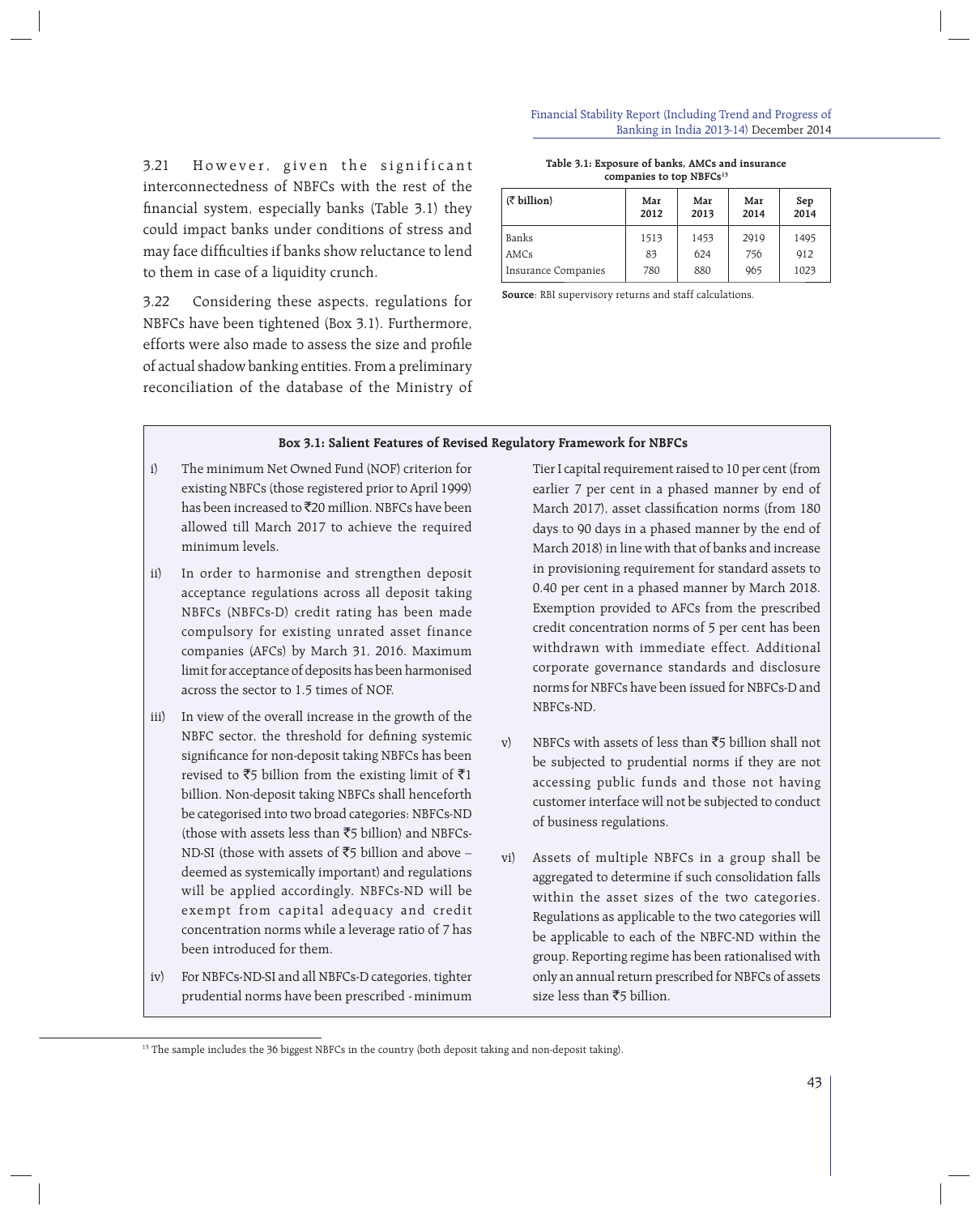Corporate Affairs (MCA), Government of India, on companies registered under the Companies Act, 1956 and classified under 'Financial Intermediation, except Insurance and Pension Funding' and 'Activities auxiliary to Financial intermediation', it is observed that many of these companies though not registered with the Reserve Bank might be carrying on (nonbanking) financial activities. Financial statements of many such companies reveal that a significant number of them could be termed as NBFCs as per the Principal Business Criteria (PBC) specified by the Reserve Bank. Such companies include a small number of deposit taking companies and also companies whose applications for registration were cancelled by the Reserve Bank on various grounds.

3.23 A preliminary exercise to map the universe of 'finance' companies currently not registered with the Reserve Bank shows that the relative proportion of the segment of un-registered companies in terms of asset size may be much lower than companies under Reserve Bank's regulation. Thus, a large number of small companies populating the NBFC sector do not appear to be posing a major risk to systemic stability (Table 3.2). Nonetheless, they give rise to issues with regard to consumer protection as well as reputational risks for the regulator. In this regard the State Level Coordination Committee (SLCC)14 mechanism has been strengthened under the initiative of the Financial Stability and Development Council (FSDC) to improve surveillance and deal with issues such as unauthorised deposit acceptance and financial frauds.

## **Need to bring government owned NBFCs under prudential regulations**

3.24 In addition to NBFCs in the private sector, there are some (central and state) government owned finance companies (not being banks) registered with the Reserve Bank as NBFCs, which account for significant proportion of the total assets and business of the NBFC sector. Government owned NBFCs hold 37 per cent of the assets of the entire NBFC sector but are exempt, at present, from certain regulatory prudential norms of the Reserve Bank. These NBFCs are highly leveraged with a leverage ratio of 6.4 (leverage of state government owned NBFCs at 8.8 and central government owned NBFCs at 6.2) as compared to 3.3 for the entire sector. Their aggregate outside liabilities are around  $\bar{z}$ 3.8 trillion of which ₹385 billion are in the form of bank borrowings.

3.25 While these NBFCs have been playing a useful role in financing certain critical infrastructure sectors, and certain degree of forbearance might have been warranted in the initial stages, there is a need to bring all deposit taking and systemically important government owned companies under the prudential regulatory framework as applicable to other NBFCs, especially in view of the rationalisation of regulations (and where necessary, alignment with banking sector regulations).

| Assets size category (in $\bar{z}$ ) | Number of companies | Total Assets size<br>$(in \; \bar{\mathcal{E}} \; billion)$ | Proportion of Number of<br>Companies (%) | Proportion of<br>Total Asset Size (%) |
|--------------------------------------|---------------------|-------------------------------------------------------------|------------------------------------------|---------------------------------------|
| Above 1 billion                      | 454                 | 11621                                                       | 3.8                                      | 89.6                                  |
| 500 Million to 1 billion*            | 686                 | 490                                                         | 5.7                                      | 3.8                                   |
| Up to 500 million                    | 9555                | 854                                                         | 79.4                                     | 6.6                                   |
| Data not available                   | 1334                | <b>NA</b>                                                   | 11.1                                     |                                       |

|  |  | Table 3.2: Size-wise distribution of NBFCs registered with the Reserve Bank |  |  |  |  |  |
|--|--|-----------------------------------------------------------------------------|--|--|--|--|--|
|--|--|-----------------------------------------------------------------------------|--|--|--|--|--|

\* Data pertains to 384 reporting companies

<sup>&</sup>lt;sup>14</sup> State Level Coordination Committee is a state level committee convened by the Regional Offices of Reserve Bank, comprising of top government officials, representatives from other regulators and major banks.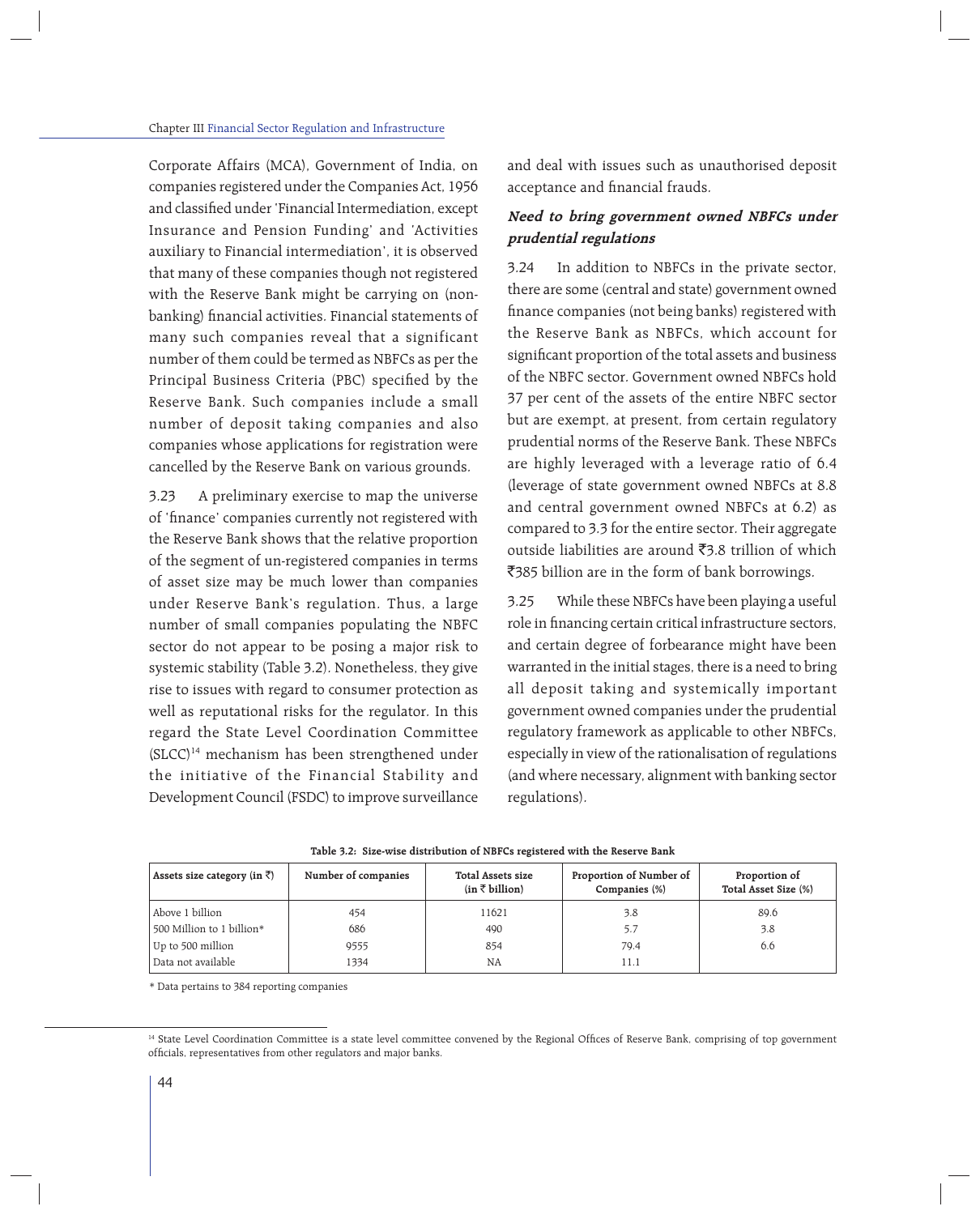## **Indian banking sector's health and asset quality: Focus on PSBs**

## **Regulatory forbearance**

3.26 The extent of restructured assets in the banking sector, especially PSBs, is a cause of serious concern (see Chapter II for details). The relatively higher possibility of slippages in restructured standard advances is required to be factored in by banks from the capital adequacy perspective. Even in 'business as usual' conditions (as against 'stressed conditions'), any restructured advance which would be generally categorised by a rating agency as a subinvestment grade, carries much higher probability of turning into non-performing asset (NPA) than a standard asset. Since banks, traditionally have been short term working capital providers, their appreciation of idiosyncratic risks in infrastructure projects seems to have been inadequate. Hence, the appraisals of most of the project loans have been the prerogative of a handful of merchant banks. However, since the compensation of merchant banks is linked to closure of funding and the decision to fund the respective projects still rests with the banks, it is necessary that the banks strive for a more detailed understanding of the risk-return profile of the underlying projects before committing funds, whenever project appraisal is outsourced.

3.27 While it may be somewhat legitimate to justify regulatory forbearance in times of major crises, forbearance for extended periods and as a cover to compensate for lenders/borrowers' inadequacies engenders moral hazard. Furthermore, going forward, with the initiation of risk based supervision as well as implementation of Basel II advanced norms for credit, accounting discretions such as restructuring will have no impact on capital requirements since such processes incorporate capital provisioning based on expected losses  $(i.e.$ internal rating based approach for credit risk under Basel II or the Risk Based Supervision model initiated by the Reserve Bank) and would largely align regulatory capital with economic capital rendering discretionary accounting forbearance of little consequence. Hence, an early end to regulatory forbearance may be the right step. In addition, governance reforms along the lines suggested by the P.J. Nayak Committee will build in inherent checks and balances on the risks and returns of the credit portfolio thereby leading to more informed risk taking.

## **Reduction in cases referred under CDR in the last six months**

3.28 Out of the total number of cases referred to/ approved under CDR, 49 per cent have been successfully implemented till date. Further, it is observed that the number of cases referred to the CDR cell has come down in the recent past (Chart 3.7). One of the reasons for this reduction could be the Reserve Bank's move to allow banks to restructure their large credits with aggregate exposure (AE) of  $\bar{z}1$  billion and above outside CDR under the Joint Lenders' Forum (JLF) constituted under the provisions of the 'Framework to Revitalise the Distressed Assets in the Economy' which became effective from April 1, 2014. (Box 3.2).





**Source:** CDR Cell.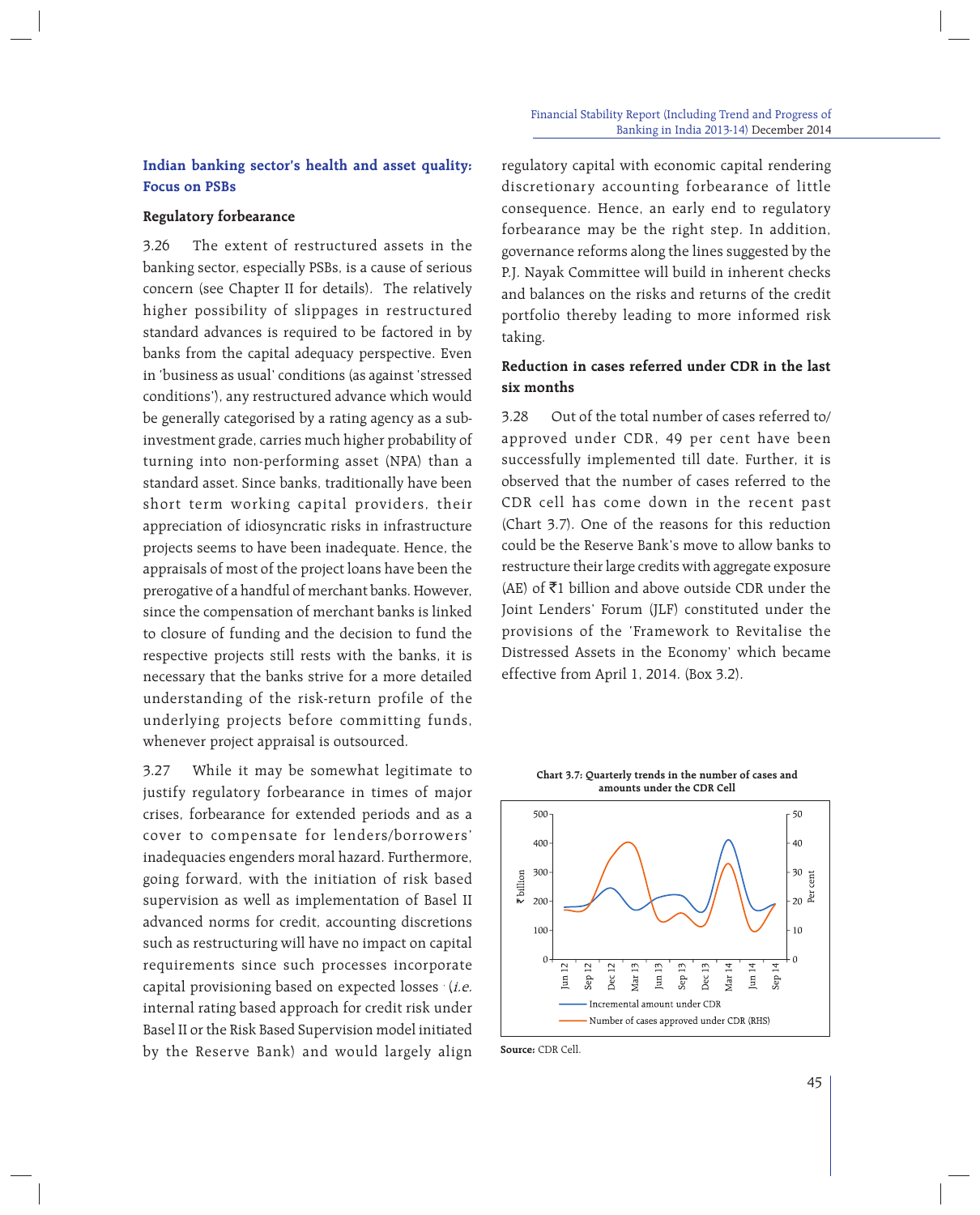3.29 There is also a need to review and strengthen the accountability mechanism in the entire process of reference, approval and implementation or exit under CDR. Adequate disclosures on the eventual cost-benefit profile of approved CDR cases (for successful as well as failed cases) will help in forming policy and aid proper use of scarce resources. With increased regulatory focus on segregating cases of wilful defaults and ensuring adequate equity participation of promoter(s) in the losses leading to defaults, there is a need for greater transparency in carrying out a net economic value impact assessment and audit of big ticket CDR cases.

### **Corporate leverage**

3.30 A related issue that impinges on the banks' asset quality is the understanding of corporate leverage and assessment of the impact on banks' balance sheets. A report of the International Monetary Fund (IMF) has flagged that trends in corporate leverage ratios in emerging Asia (including India) represented a 'fault line', with the potential to amplify shocks as global liquidity conditions tighten, interest rates rise and growth slows.<sup>15</sup> In the Indian context, various reports on indebtedness among Indian companies (and business groups at the aggregate level) have pointed towards increasing corporate leverage (debt-to-equity) ratios, though the Indian scenario is somewhat different with many cash rich companies coexisting with debt ridden companies (Chart 3.8). The euphoria during the boom period might have driven many Indian companies towards huge expansion/acquisition programmes. For many such companies the slowdown in the post-global financial crisis has been a shock and there is some evidence that several of them are on the path of deleveraging and the debt equity ratios of many corporates seem to be stabilising, if not tapering.

3.31 With renewed focus on speedy regulatory clearances for projects and their implementation, the profitability of corporate entities is expected to improve once the stalled projects reach the stage of commercial operations, thus also helping the cause of the asset quality of the banking system. Simultaneously, it may be pertinent to examine the implications of certain corporate practices in India relating to multi-layered structures and pledging of shares by promoters which will improve an assessment of vulnerabilities and the remedies thereof while helping redefine regulatory and supervisory responses.

## **Effective leverage under holding company/SPV structures**

3.32 While the holding company structure has evolved primarily to consolidate a group's holdings in various companies/projects, concerns emanate when such holding companies start acting as operating entities. The evolution of special purpose vehicles (SPVs) may also be associated with the need to reduce bankruptcy costs (and hence risks to lenders). A practice popularly known as 'double leveraging' has been prevalent, especially in the infrastructure space since companies that undertake





**Source:** Capitaline (figures in parenthesis indicate number of companies).

<sup>&</sup>lt;sup>15</sup> IMF (2014), "Regional Economic Outlook: Asia and Pacific", World Economic and Financial Surveys, April [available at: https://www.imf.org/external/ pubs/ft/reo/2014/apd/eng/c2\_0414.pdf].

<sup>&</sup>lt;sup>16</sup> Data pertaining to 80 companies under the BSE 100 Index have been used excluding banks and non-banking finance companies.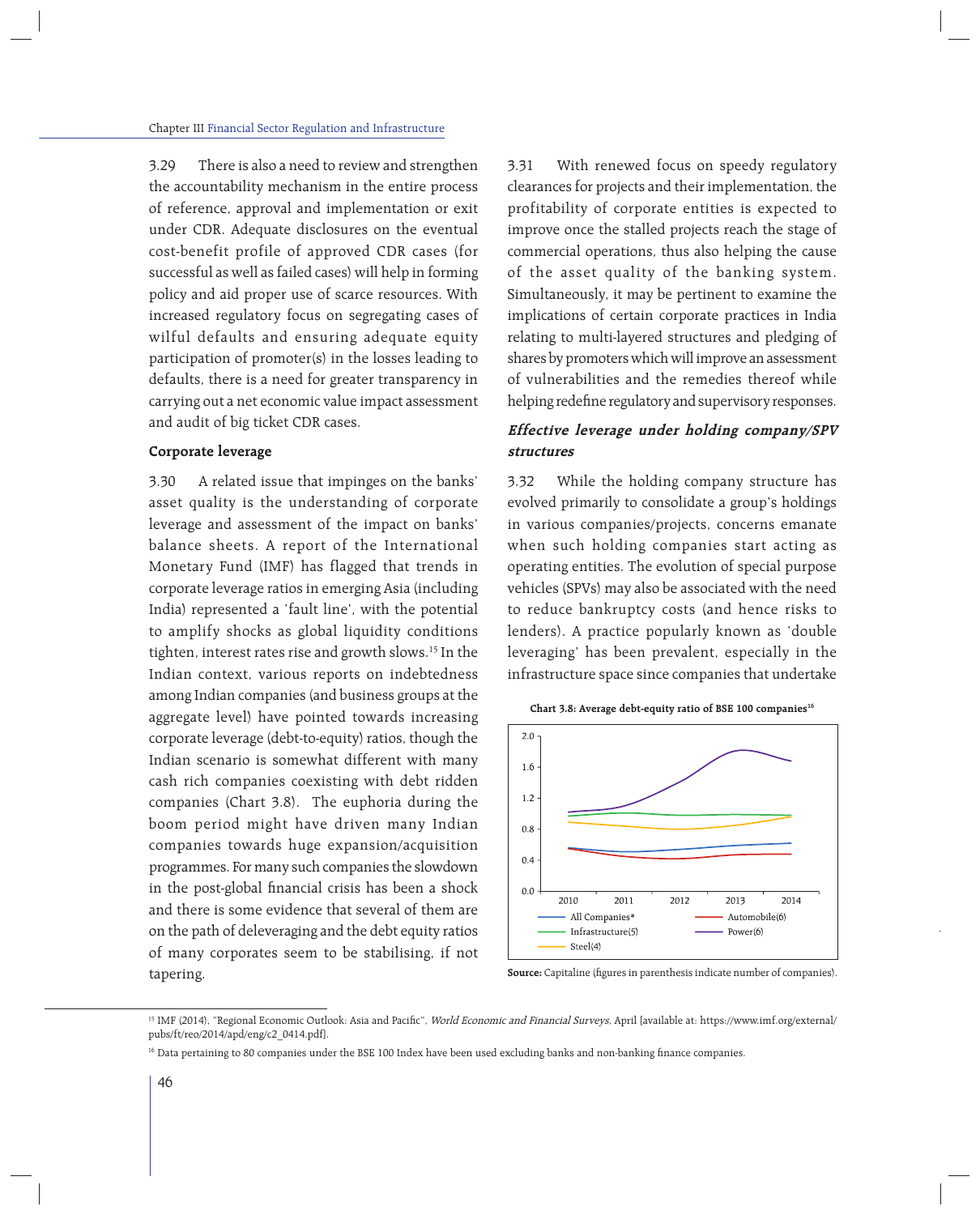mega projects need not raise a lot of resources while satisfying their equity contributions. In a typical double leveraging, a holding company raises debt on its balance sheet and infuses it as equity in SPVs. From the lenders' perspective, a debt-to-equity ratio of 2:1 at the holding company level could transform into a leverage of 8:1 at the SPV level. While there could be some merit in such practices, risk assessments by banks need to capture this effectively.

## **Implications of pledging of shares by promoters**

3.33 The December 2013 FSR raised certain concerns over pledging of shares by promoters. This report examines the issue further from the lenders' perspective. A majority of Indian companies are family owned/controlled, as substantial levels of promoter shareholding are concentrated within the family hold (Table 3.3). The promoter shares can be significant collateral for a typical company if it wants to expand leverage. Pledging of shares is practiced in other advanced economies too, but it has taken a significantly different form in India.<sup>17</sup> In the case of a typical Indian company, the promoters pledge shares not for funding 'outside' business ventures but for the company itself. By pledging shares, the promoters have no personal liability other than to the extent of their pledged shares. In some instances the shares pledged by unscrupulous promoters could go down in value and the promoters may not mind losing control of the company as there is a possibility of diversion of funds before the share prices collapse.18 While a lender has the option of selling the shares when prices fall and hit a point that can be called a default event, this can still have impact on minority shareholders through market impact costs, as with the invoking of the pledge, the pledged shares will have to be sold immediately.

#### Financial Stability Report (Including Trend and Progress of Banking in India 2013-14) December 2014

| Table: 3.3: Industry-wise position on proportion of promoters' |  |
|----------------------------------------------------------------|--|
| <b>pledged shares</b> (as of March 2014)                       |  |

|                            |                     |                      |                                | (in per cent)                      |
|----------------------------|---------------------|----------------------|--------------------------------|------------------------------------|
| Sector                     | Indian<br>Promoters | Foreign<br>Promoters | Total<br>Promoters'<br>Holding | Promoters'<br>Ownership<br>Pledged |
| Banks                      | 49.0                | 0.7                  | 49.7                           | 0.1                                |
| Engineering                | 35.8                | 0.5                  | 36.3                           | 11.2                               |
| Financial Services         | 47.4                | 1.1                  | 48.4                           | 7.6                                |
| <b>FMCG</b>                | 27.9                | 3.2                  | 31.1                           | 11.7                               |
| Infrastructure             | 69.8                | 1.1                  | 70.9                           | 14.7                               |
| Information<br>Technology  | 43.0                | 4.9                  | 47.9                           | 11.2                               |
| Manufacturing              | 50.5                | 7.0                  | 57.5                           | 18.1                               |
| Media and<br>Entertainment | 44.3                | 5.2                  | 49.4                           | 24.9                               |
| Petrochemicals             | 54.8                | 5.3                  | 60.1                           | 8.7                                |
| Pharmaceuticals            | 47.1                | 6.0                  | 53.1                           | 5.4                                |
| Services                   | 46.3                | 9.7                  | 56.1                           | 25.5                               |
| Telecommunication          | 51.4                | 5.8                  | 57.3                           | 12.8                               |
| Miscellaneous              | 53.1                | 2.8                  | 55.9                           | 12.6                               |
| Total                      | 51.6                | 4.7                  | 56.3                           | 14.2                               |

**Source:** National Stock Exchange.

3.34 In view of the prevalence of promoters pledging a substantial portion of their shares, the resultant leverage could be a concern not only for shareholders but also for the health of the financial system. This issue calls for a closer examination, especially in the current scenario of buoyancy in stock prices wherein the collateral in the form of pledged shares may appear to justify higher leverage. In this regard, the fundamental question is one related to implications from a company's perspective of the practice wherein a company's own shares can be pledged to raise debt on its balance sheet.

## Move towards a diversified banking system in India

3.35 The final guidelines for setting up 'Payments Banks'19 and 'Small Finance Banks'20 have been issued

<sup>&</sup>lt;sup>17</sup> For example, company executives in the US do pledge shares to collateralise loans to fund 'outside' business ventures and prior purchase of shares of the company (although many large companies prohibit their executives or directors from such practices). The Institutional Shareholder Services Inc. (ISS), supposedly the world's leading corporate governance solution provider, has its policy that states 'pledging of company stock in any amount as collateral for a loan is not a responsible use of equity'.

<sup>&</sup>lt;sup>18</sup> This might be viewed as promoters having more skin in the company, but many corporate accounting scams have revealed the vulnerabilities in this view.

<sup>19</sup> RBI (2014b), "Guidelines for Licensing of Payments Banks", November 27 [available at: http://rbi.org.in/scripts/BS\_PressReleaseDisplay.aspx?prid=32615]. 20 RBI (2014c), "Guidelines for Licensing of Small Finance Banks in the Private Sector, November 27 [available at: http://rbi.org.in/scripts/BS\_ PressReleaseDisplay.aspx?prid=32614].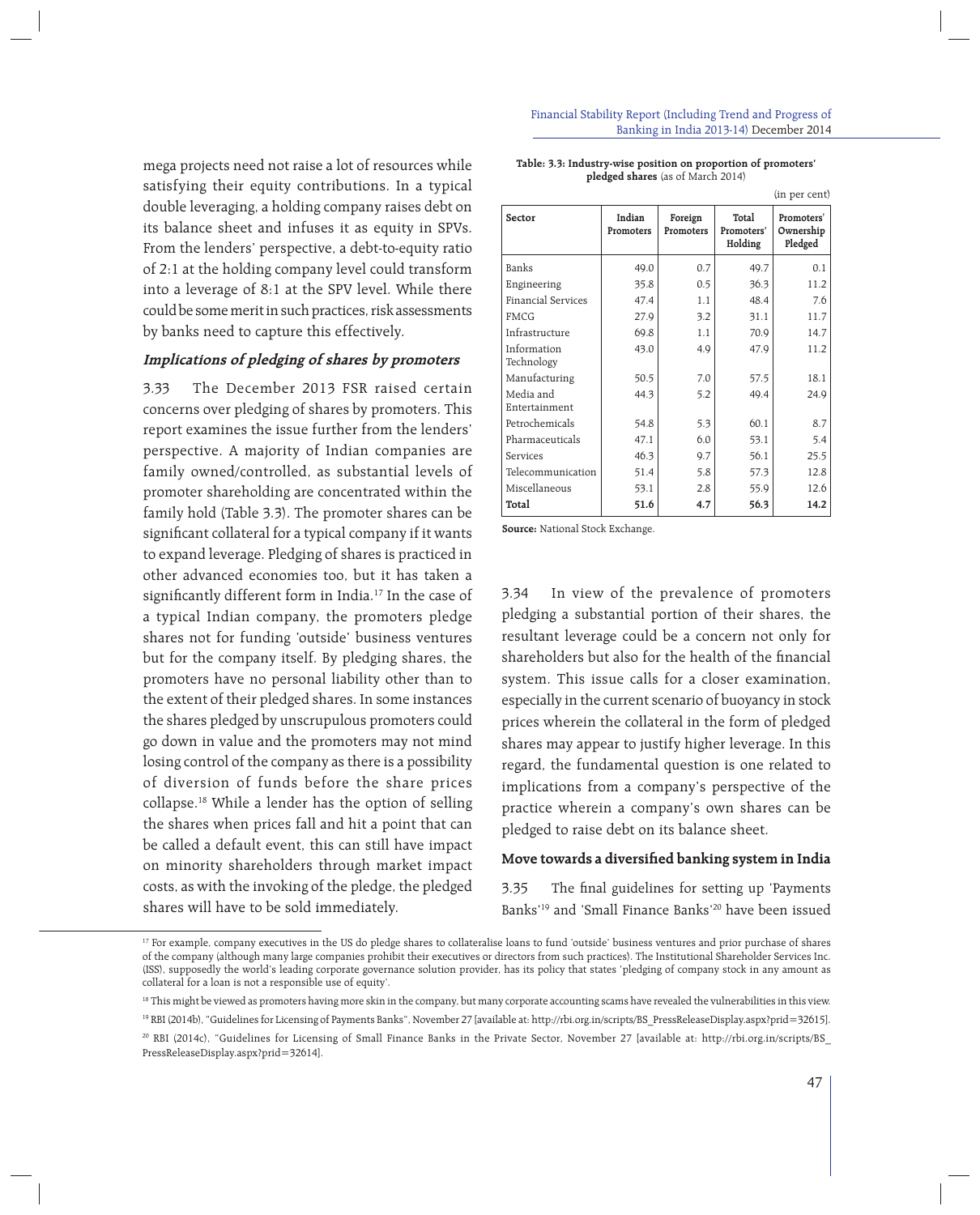on November 27, 2014. The primary objective of setting up these differentiated banks will be to further increase financial inclusion. The payments banks target at providing small savings accounts and payments/ remittance services to the migrant labour workforce, low income households and small businesses by enabling high volume-low value transactions in deposits and payments/remittance services in a secured technology-driven environment. On the other hand, the small finance banks shall help in provision of savings vehicles primarily to unserved and underserved sections of the population and supply of credit to small business units, small and marginal farmers, micro and small industries, and other unorganised sector entities, through 'high technology-low cost' operations.

3.36 While a small finance bank will engage in basic lending activities, a payments bank will be limited to only accepting deposits up to a maximum of  $\bar{\mathfrak{e}}100,000$  per individual customer. Further, the small finance banks could also undertake other nonrisk sharing simple financial services such as distribution of mutual fund units and insurance and pension products. They can also become category II authorised dealers in the foreign exchange business for clients' requirements. The scope of activities for payment banks on the other hand will require them to maintain a minimum 75 per cent of demand deposit balances in SLR securities with a maturity up to one year, besides maintaining Cash Reserve Ratio (CRR) requirements. They will be allowed to deposit a maximum of 25 per cent in other SCBs for operational purposes and liquidity management.

## **Asset reconstruction companies (ARCs)**

3.37 In view of sudden spurt in sale of NPAs by banks (mainly the PSBs facing asset quality pressures) to ARCs during recent quarters, the previous FSR had highlighted certain aspects related to the functioning of ARCs and the need for a review of the regulatory framework for the sector. A well capitalised and efficient ARC sector may play an important role in the coming years in reconstruction and resolution of stressed assets. There are 14 ARCs currently functioning in India, out of which two have majority ownership by public sector institutions, six have shareholding which is a mix of the public and private sectors (including foreign institutions), while the remaining six are fully owned by the private sector. Indian banks, both public sector and privately owned, have a significant level of ownership stake in ARCs. With further opening up of the economy, it is expected that the ARC sector will attract substantial fresh foreign investments.<sup>21</sup>

### **Impact of changes in regulatory norms**

3.38 ARCs have witnessed very high growth in recent times riding on the business opportunities arising out of a high level of NPAs in the banking sector. The fourth quarter of the previous financial year (2013-14) and the first quarter of 2014-15 saw a surge in their asset acquisition, with a number of transactions being closed at aggressive prices. The quarter ended September 30, 2014 however, witnessed a sharp decline in acquisition (Chart 3.9).



**Source**: RBI supervisory returns.

<sup>21</sup> As on date, only one of the 14 ARCs has received foreign direct investment (FDI) to the level of 49 per cent.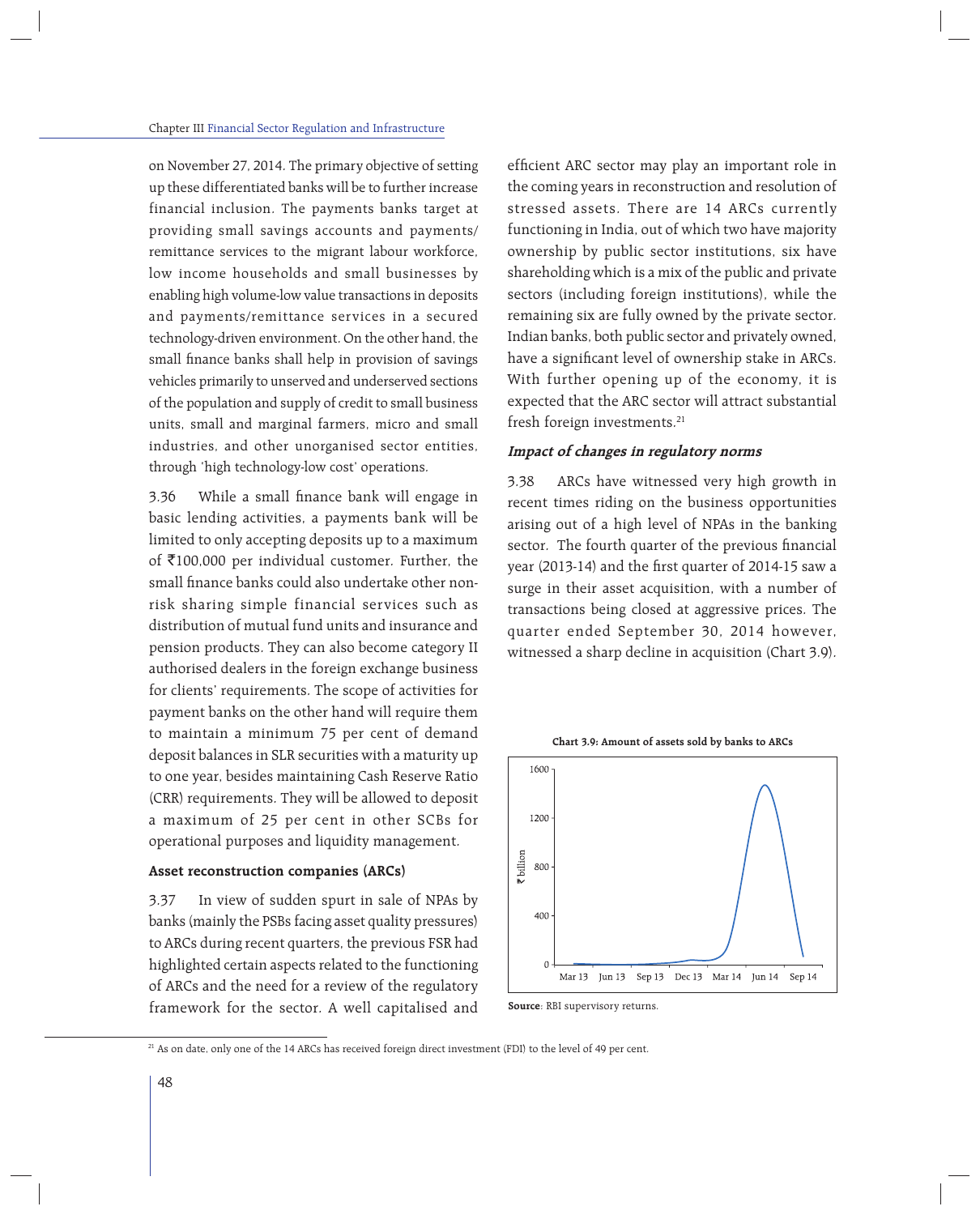3.39 The fall in asset acquisition by ARCs during the last quarter may have been partly due to the revised regulations introduced by the Reserve Bank in August 2014. The revision of regulations enhanced 'skin in the game' for ARCs by mandating increased investment in security receipts (SRs) from 5 per cent to 15 per cent, linking the calculation of management fee with the net asset value (NAV) of SRs rather than the outstanding SRs issued as hitherto. The rationale behind these regulatory changes was to incentivise realisation and thereby expediting the process of recoveries/restructuring as NAV of SRs is calculated on the basis of the likely rate of recovery of stressed assets. With the regulatory changes effected in August 2014, ARCs will need to focus on actual redeeming of security receipts as it is no longer possible for them to base their profit model on the basis of management fees (details in Box 3.2). In the near term, ARCs may find it difficult to align their pricing to the expectations of the selling banks and the selling banks also may

not have yet reconciled to a realistic sale price expectation for the assets that they want to offload, resulting in the reduction in sales during the second quarter ended September 2014.

3.40 Some other regulatory measures introduced in the guidelines for ARCs, inter alia, are greater disclosures on the part of ARCs, membership in the Joint Lenders' Forum (JLF) in order to participate in a corrective action plan for restructuring stressed assets, lowering the threshold level to enforce the Securitisation and Reconstruction of Financial Assets and Enforcement of Security Interest (SARFAESI) Act, providing more time to ARCs to conduct due diligence on stressed assets on the auction block, a shorter period for valuation of SRs and a shorter planning period for reconstruction. It is expected that a greater degree of transparency in the sector will support its long term sustainability as an effective institutional response to controlling NPAs.

### **Box 3.2: Important Regulatory and Supervisory Measures**

**Dealing with domestic systemically important banks (D-SIBs):** Based on the internationally agreed reform measures, the framework for dealing with D-SIBs in India was issued in July 2014. The assessment methodology incorporates major indicator categories: size, interconnectedness, substitutability and complexity. Based on their systemic importance scores in ascending order, banks are slotted into four different buckets and will be required to have additional CET1 capital ranging from 0.20 per cent to 0.80 per cent of risk-weighted assets depending on the bucket that they are slotted into. The computation of systemic importance scores will be carried out at yearly intervals and the banks classified as D-SIBs will be disclosed in August every year starting from 2015.

**Capital and provisioning requirements for bank exposures to entities with unhedged foreign currency exposure:** Corporates' unhedged foreign currency exposures have been an area of concern not only for individual corporates but also for the financial system as a whole. The final guidelines, issued in January 2014,

provide a methodology to be adopted by banks to compute incremental provisioning and capital requirements. More specifically, the incremental provisioning requirements are to be calculated as per the ratio of likely loss due to foreign exchange movement to a company's earnings and depreciation and incremental capital will need to be provided accordingly. It is expected that these measures will incentivise corporates to hedge their foreign currency exposure and also enable banks to develop capabilities to measure and manage currency-induced risks.

**Capital requirements for bank exposures to Central Counterparties (CCPs)**: In order to promote central clearing through well managed CCPs, in January 2014 banks were advised that their clearing exposure to a Qualifying CCP (QCCP) would be kept outside of the exposure ceiling of 15 per cent of its capital funds applicable to a single counterparty. Other exposures to QCCPs such as loans, credit lines, investments in the capital of CCP, liquidity facilities, etc. will continue to be

> 49  $(Contd)$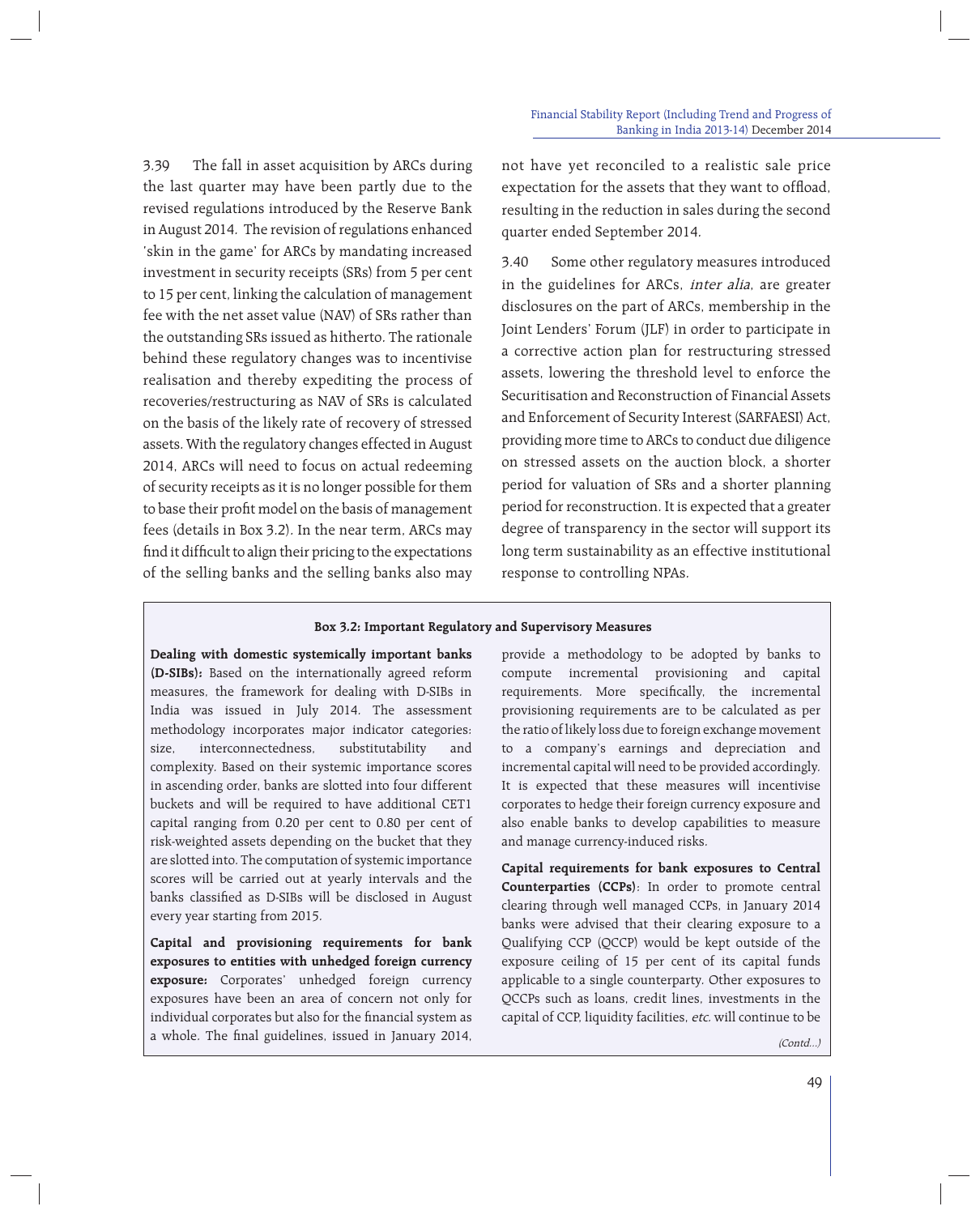within the existing exposure ceiling of 15 per cent of capital funds to a single counterparty. However, all exposures of a bank to a non-QCCP should be within this exposure ceiling of 15 per cent.

**Countercyclical capital buffer:** Taking into consideration the evolution of the Indian economy and other relevant factors including the BCBS document on this aspect, a countercyclical capital buffer (CCB) was prescribed for banks that in addition to their private sector lending, takes into account other relevant factors such as the incremental C-D ratio for a moving period of three years (along with its correlation with the credit-to-GDP gap and GNPA growth), the industry outlook assessment index (along with its correlation with GNPA growth) and interest coverage ratio (along with its correlation with the credit-to-GDP gap). Decisions on CCB may be preannounced with a lead time of four quarters. The lower threshold (L) where the CCB is activated was recommended at 3 percentage points of the credit-to-GDP gap, provided its relationship with GNPA remains significant and the upper threshold (H) where the CCB is at its maximum was stipulated at 15 percentage points of the credit-to-GDP gap.

**Revitalising distressed assets:** A framework for revitalising distressed assets in the economy was operationalised by the Reserve Bank with effect from January 2014. In essence, the framework outlines a corrective action plan that will incentivise an early identification of problem accounts which are considered viable and their timely restructuring and taking prompt steps for recovery or sale of unviable accounts. The salient features of the framework include: a) A Central Repository of Information on Large Credits (CRILC) has been set up to collect, store and disseminate credit data with respect to borrowers having aggregate fund-based and non-fund based exposure of  $\overline{50}$  million and above, b) All commercial banks are required to mandatorily report their credit information on their borrowers/ customers, c) NBFC-ND-SI, NBFCs-D and all NBFC-factors (notified NBFCs, for short) are also required to furnish such information, d) Banks were advised to furnish details of all current accounts with outstanding balance (debit or credit) of  $\bar{z}$ 10 million and above, and e) Banks are required to monitor stress in borrowal accounts through three categories of special mention accounts (SMAs).

**Liquidity Coverage Ratio (LCR):** Taking into account the final guidelines issued by BCBS, the Reserve Bank issued its final guidelines on LCR, Liquidity Risk Monitoring Tools and LCR Disclosure Standards' in June 2014, keeping in view country-specific considerations as well. Therefore, besides the usual phase-in arrangements and definitional aspects, the guidelines by the Reserve Bank also consider the range of high quality liquid assets (HQLAs) available in Indian financial markets and their liquidity features. As a result, investment in government securities to the extent of 2 per cent of NDTL was allowed to be included as level 1 HQLAs. Subsequently, banks have now (with effect from January 1, 2015) been permitted to reckon government securities held by them up to another 5 per cent of their NDTL within the mandatory SLR requirement as level 1 HQLAs. Further, eligible common equity shares with 50 per cent haircut have been allowed to be included as level 2B HQLAs. Liquidity risk monitoring tools have also been suitably prescribed in RBI's standards. Accordingly, four additional returns have been prescribed for banks: the LCR, LCR by significant currencies, available unencumbered assets, funding concentration and other information on liquidity by banks.

**Sale of NPAs to Asset Reconstruction Companies (ARCs):** In February 2014, as part of the Framework for Revitalising Distressed Assets in the Economy, banks have been allowed to: a) Reverse excess provision on sale of NPAs to profit and loss account to the extent of cash received on account of sale of NPAs is more than the net book value of the NPAs, b) Amortise the loss on sale of NPAs to ARCs where the sale consideration is less than net book value (with regard to NPAs sold up to March 31, 2015) over a period of two years, c) Sell fi nancial assets to Securitisation/Reconstruction Companies (SCs/RCs) which are reported as SMA-2 by the bank/FI to CRILC, and d) Use countercyclical/ floating provisions for meeting any shortfall on sale of NPAs (i.e., when the sale is at a price below the net book value). These measures are aimed at incentivising banks to sell their NPAs to SCs/RCs, who in turn are expected to act as a supportive system for stressed asset management with greater emphasis on asset reconstruction.

(Contd...)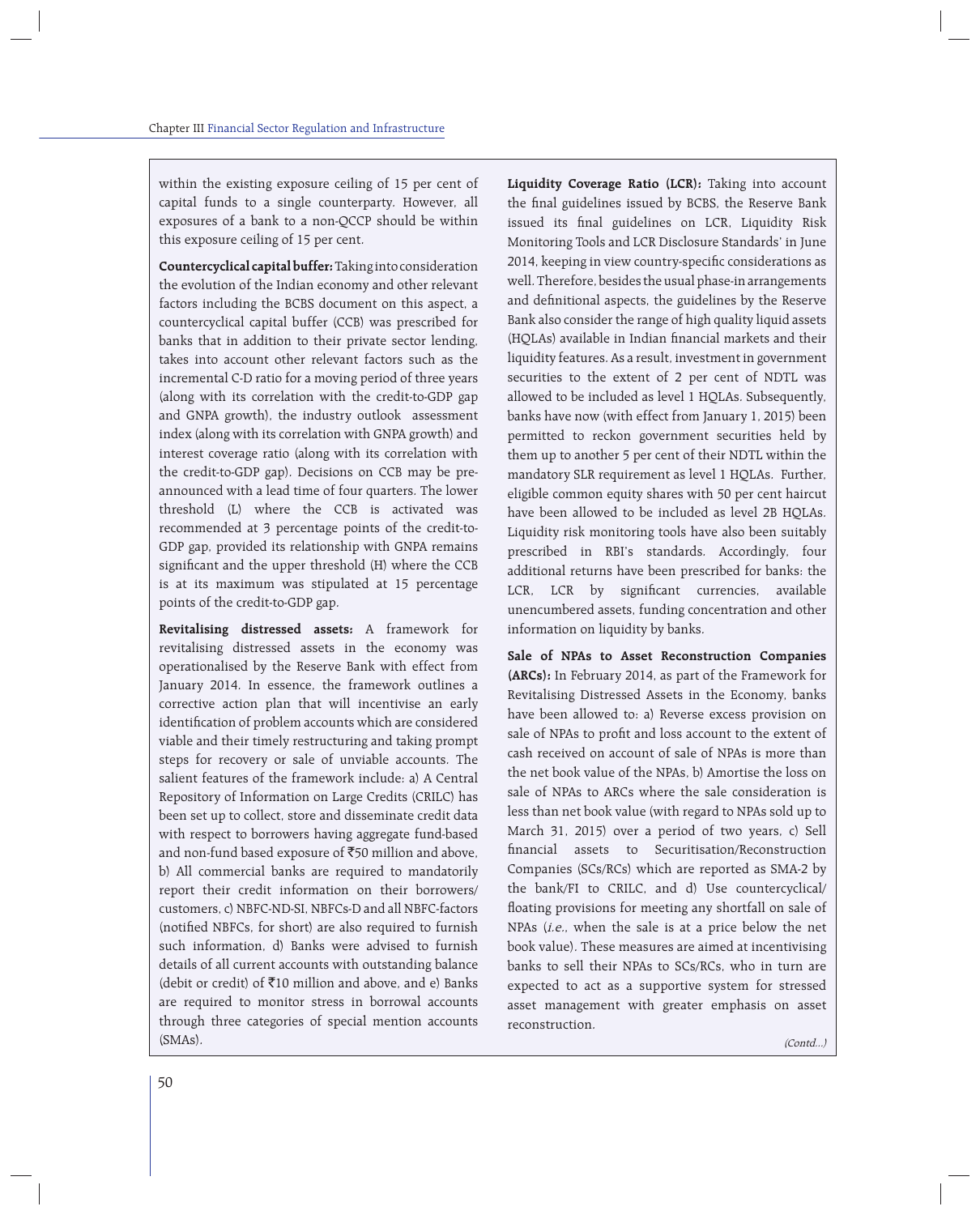**Depositor Education and Awareness (DEA) Fund Scheme, 2014:** Pursuant to the enactment of the Banking Laws (Amendment) Act, 2012, a separate section has been inserted in the Banking Regulation Act, 1949 relating to the Depositor Education and Awareness (DEA) Fund. As per the scheme, which is applicable to all commercial and co-operative banks in the country, the amounts to be credited to the DEA Fund shall be the credit balance in any deposit account maintained with a bank which has not been operated for ten years or more, or any amount remaining unclaimed for ten years or more. The bank shall calculate the cumulative balances in all such accounts, as on the day prior to the effective date and transfer the amount to the DEA Fund on the last working day of subsequent month along with the accrued interest. The DEA Fund will be utilised for promoting depositors' interest and for such other purposes which may be necessary for promoting depositors' interests as specified by the Reserve Bank from time to time.

**Draft guidelines for differentiated bank licences:** The final guidelines on payments banks and small banks have been issued by the Reserve Bank (paragraphs 3.35 and 3.36).

### **Developments in cross-border supervision:**

Basel core principles: In compliance with the FSAP (2011) assessment of the Reserve Bank as 'Materially Non-compliant' in respect of three Basel Core Principles (BCP) which include BCP 25 (Revised Principle 13) on 'Home-Host relationships', the Reserve Bank has made significant progress regarding supervisory information sharing and cooperation with jurisdictions where Indian banks are operating. As

## **Development financial institutions: Dependence on special funding dispensations**

3.41 Development financial institutions (DFIs) like National Bank for Agriculture and Rural Development (NABARD), Small Industries Development Bank of India (SIDBI) and National Housing Bank (NHB), part of this process, the Reserve Bank has already entered into 20 Memoranda of Understanding (MoU) and one Letter for Supervisory Co-operation with overseas regulators/supervisors.

- Supervisory colleges: With a view to improving cooperation and information exchange between home and host supervisors, the Reserve Bank arranged a supervisory college with respect to two major Indian banks in 2013-14 (Bank of Baroda and Bank of India). Supervisory colleges were hosted earlier for State Bank of India and ICICI Bank Limited in 2012-13.
- Inspection of overseas branches/subsidiaries of Indian banks: Global operations of Indian banks are spread across 54 countries. In order to assess the financial position, systems and control of overseas branches, an inspection of eight banks in five overseas jurisdictions covering almost 60 per cent of the total overseas assets of Indian banks was undertaken in 2012-13. In 2013-14, an additional six banks in six jurisdictions covering another 20 per cent of the asset ownership were inspected.

**Appointing NBFCs as Business Correspondents:** To hasten financial inclusion, the Reserve Bank has undertaken certain measures including allowing commercial banks to appoint NBFCs as Business Correspondents (BCs) (only NBFCs-ND are eligible to act as banks' BCs). While appointing NBFCs as BCs, banks have to ensure that their funds shouldn't co-mingle with those of the NBFCs. The banks also have to restrict NBFCs-ND while functioning as BCs from adopting practices such as offering savings or remittance functions only to their own customers and avoiding the forced bundling of services offered by them and the bank.

among others have been playing an important role in the refinancing needs of banks and financial institutions in niche sectors. The banks subscribe to long term debt instruments issued by these institutions and also avail refinance facilities from them. However, certain peculiar features in the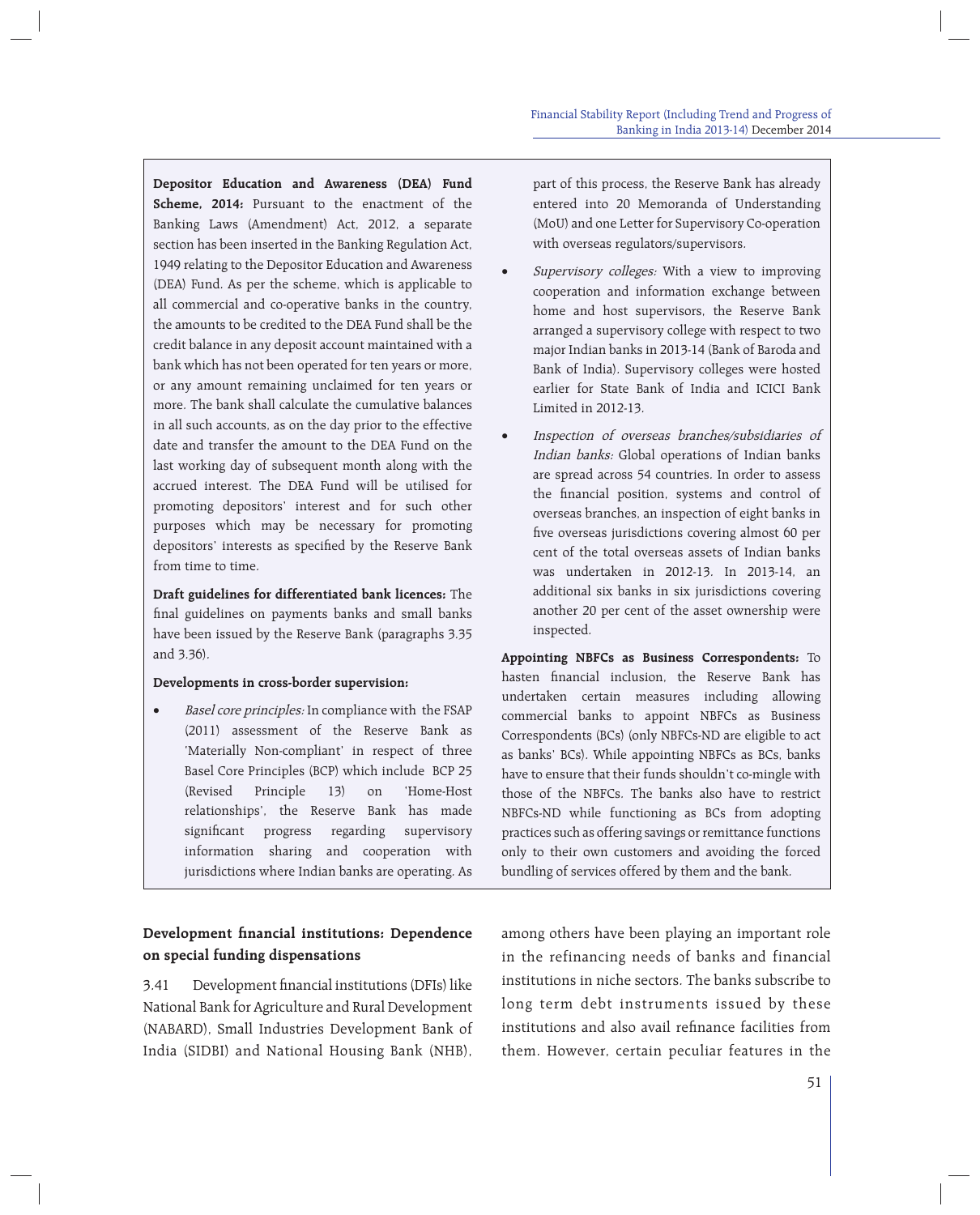funding arrangements of DFIs may need a review in the evolving regulatory and business scenario, especially those pertaining to mandated contributions by banks to some special funds like the Rural Infrastructure Development Fund (RIDF).<sup>22</sup> The RIDF and certain other special funds, mainly in the nature of refinance funds, have been established within these DFIs for providing financial assistance to sectors such as micro, small and medium enterprises (MSME) and housing, and to institutions such as cooperative banks and regional rural banks (RRBs). These funds are growing rapidly and now utilise a major portion of shortfalls of the priority sector lending of banks. The banking sector's total investment in long term bonds and special funds taken together amounted to over  $\bar{\tau}$  1 trillion as of September 2014. Simultaneously, outstanding loans and advances given by DFIs to the banking sector were over  $\bar{\mathfrak{g}}800$  billion during the same period. This indicates towards a possibility that a substantial amount of funds originally dedicated by banks for special purposes are getting back on to their balance sheets (Charts 3.10 and 3.11).

### **Financial inclusion efforts by banks**

3.42 The Reserve Bank had adopted financial inclusion as one of its major projects in January 2010. Subsequently, the financial inclusion initiative is being led by a technical group on financial Inclusion and financial literacy, under the FSDC sub-committee, involving all financial sector regulators and other government and non-government agencies. Banks have been advised to devise financial inclusion plans (FIPs) congruent with their business strategies and comparative advantages to make them an integral part of their corporate business plans. The initiative included targets required to be set by banks for opening banking outlets, Business Correspondent (BC) outlets opened in urban locations, opening of basic savings bank deposit accounts (BSBDAs), overdraft







**Chart 3.11: Loans and advances given by DFIs to the banking sector**



**Source**: RBI supervisory returns and staff calculations.

<sup>&</sup>lt;sup>22</sup> RIDF was established by the government and is managed by NABARD.

<sup>&</sup>lt;sup>23</sup> Investments refer to subscription to long term bonds, deposits in special funds and other deposits. They do not include investments in equity, short term money market instruments and loans and advances.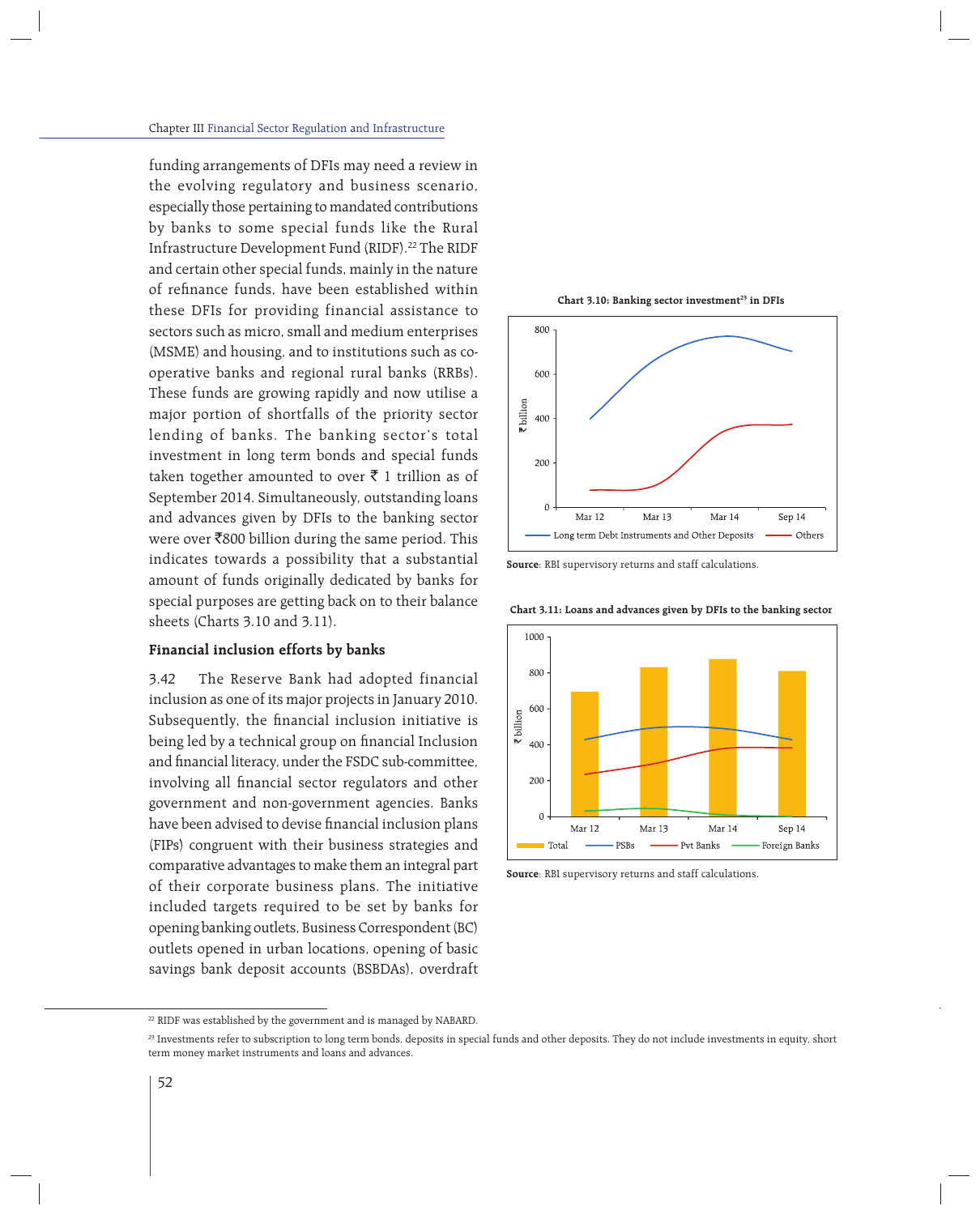(OD) facility availed in BSBDAs and farm and nonfarm credit such as Kisan Credit Cards/ General Credit Cards (KCCs/GCCs) transactions in (Business Correspondent – Information and Communication Technology) (BC-ICT) accounts. Some important points on progress made during the first half under the financial inclusion plan for 2014-15 are provided given in Box 3.3.

## **Convergence with the Pradhan Mantri Jan Dhan Yojana (PMJDY)<sup>24</sup>**

3.43 The objectives of PMJDY launched by the Government of India are mostly in sync with the financial inclusion objectives being advocated by the Reserve Bank. The implementation plan for PMJDY leverages on the policies laid down by the Reserve Bank under financial inclusion. The comprehensive FIP format devised by the Reserve Bank captures the required data which is being used by banks to report on the progress made under PMJDY also.

3.44 Going forward banks will have to revise their targets set under FIPs so as to match with the targets

allocated to them by the government under PMJDY. The timeline for providing banking services in villages with populations below 2,000 under the roadmap may be advanced from March 2016 to August 2015. With revised targets for opening of basic bank accounts in place, banks will have to ensure opening of at least one bank account in each household by January 26, 2015.

3.45 While offering an overdraft facility of  $\bar{5}000$ , banks will need to follow proper due diligence and satisfactory operations in the account for six months.<sup>25</sup> In addition, banks are advised to undertake financial awareness campaigns in association with IBA so as to educate customers with regard to the facilities offered under the accounts opened under PMJDY.

## **Extending PMJDY to insurance and pension services**

3.46 Given the low levels of penetration of insurance and pension, there is a case for subsequently extending or replicating a project on the lines of PMJDY, to include the provision of insurance and pension services for the common man.

## **Box 3.3: Financial Inclusion Plan: Progress up to September 2014**

Progress made by domestic public and private sector banks (including RRBs) under their financial inclusion plan for the six month period from April 2014 to September 2014 includes:

An increase of 62,948 banking outlets during the current half year taking the total number of banking outlets to 446,752 as at the end of September 2014. BSBDAs reached 305 million for the half year ended September 2014 showing an increase of 62 million accounts during this period. There was considerable increase in the opening of BSBDAs during August/September 2014 in view of government's initiative under the Pradhan Mantri Jan Dhan Yojana (PMJDY).

Nearly 57 million accounts had been opened under PMJDY as at the end of September 2014. BC-ICT transactions in BSBDAs showed steady progress with 220 million transactions for the half year ended September 2014 as against 329 million transactions recorded for year ended March 2014.

KCCs which reflect flow of credit towards farm sector entrepreneurial activities increased by 1.2 million during the half year ended September 2014. GCCs which reflect flow of credit towards non-farm sector entrepreneurial activities increased by 1.3 million during the half year ended September 2014. As at end September 2014, 8.8 million accounts were outstanding with a balance of  $\overline{5}1.165$  billion.

<sup>&</sup>lt;sup>24</sup> A comprehensive financial inclusion scheme launched by the Prime Minister in August 2014

<sup>25</sup> During the half year ended September 2014, 547,000 new BSBDA holders availed of the OD facility. However, as against the total BSBDAs of 305 million, only 6.6 million account holders have availed of the inbuilt OD facility so far.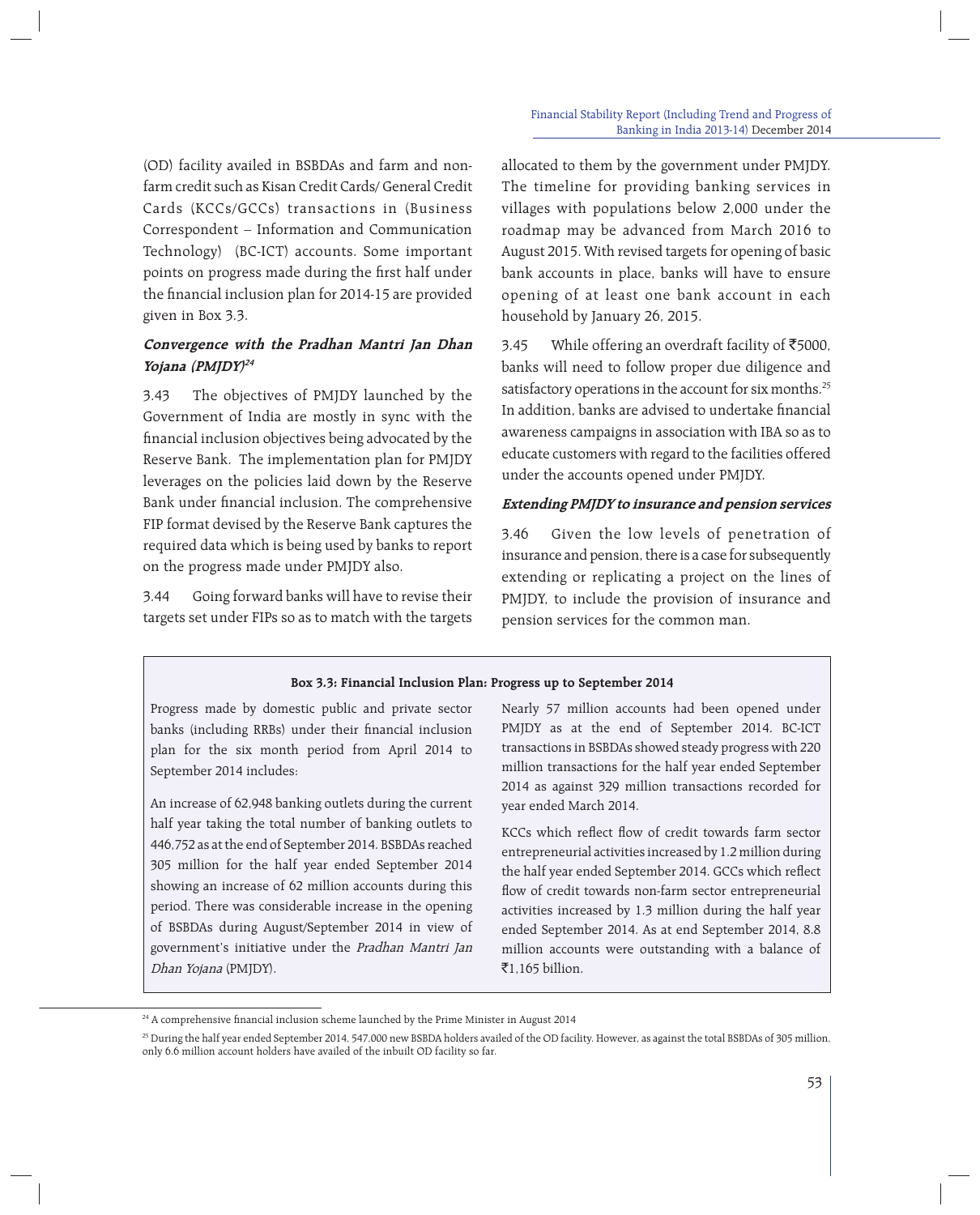### **Regulation of securities market**

## **Trends in offshore derivatives instruments (ODIs)**

3.47 Indian stock markets have seen rapid growth during the last 2-3 quarters, reflecting the confidence of investors in the fundamental strengths and prospects of the Indian economy. While the participation of the retail investor base still remains comparatively narrow and shallow, the potential and performance in terms of returns delivered by India's stock markets have been attracting substantial amounts of foreign investments through offshore derivatives instruments (ODIs).<sup>26</sup>

3.48 While foreign participation in Indian stock markets adds to the depth and liquidity, it also increases the risks of sudden episodes of heightened volatility due to several global and domestic factors. During the current phase of high growth in Indian stock market valuations, investments through ODIs also saw rapid growth and the notional values and assets under custody touched the highest levels in October 2014 (since 2008)(Chart 3.12).

3.49 The previous FSR had covered the major changes in the regulatory framework for foreign portfolio investors (FPIs) effected by the Securities and Exchnage Board of India (SEBI) which was aimed at, among other things, tightening the 'know your client' norms for issuance of ODIs. The regulations barred 'unregulated' foreign funds from dealing in ODIs even though their investment managers were under the regulation of their concerned regulators. The regulations for FPIs have been further strengthened with respect to requirements that the entities subscribing to ODIs shall be from the countries and jurisdictions which are members of relevant international standards setting bodies like International Organization of Securities Commissions



**Chart 3.12: Trends in offshore derivative instruments**

**Source**: SEBI.

(IOSCO) and Bank for International Settlements (BIS) and signatories to relevant multilateral and bilateral Memoranda of Understanding (MoUs) with SEBI. Subscription to ODIs from residents in countries identified in the public statement of the Financial Action Task Force (FATF) has been prohibited as compliance with international regulations for Anti-Money Laundering and Combating the Financing of Terrorism (AML/CFT).27 Entities having opaque

<sup>&</sup>lt;sup>26</sup> Foreign investors can take exposure in securities that are listed or proposed to be listed on any recognised stock exchange in India through offshore derivatives instruments (ODIs). These instruments are issued by registered foreign portfolio investors (FPIs) to persons regulated by an appropriate foreign regulatory authority subject to compliance with 'know your client' norms.

<sup>27</sup> SEBI (2014), "Conditions for issuance of Offshore Derivative Instruments under SEBI (Foreign Portfolio Investor) Regulations, 2014", Circular, November 24 [available at: http://www.sebi.gov.in/cms/sebi\_data/attachdocs/1416827082538.pdf].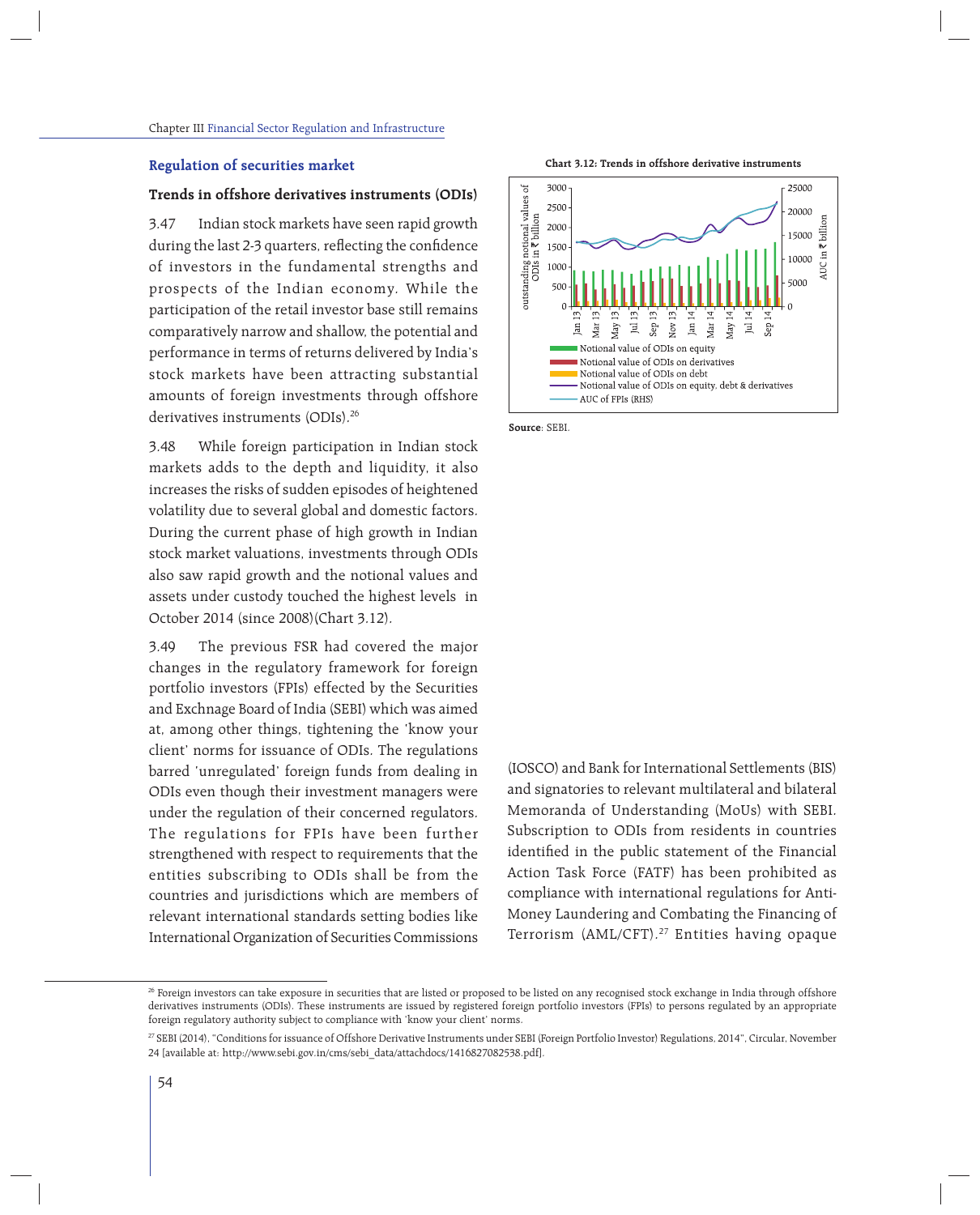structures have been prohibited from subscribing to ODIs. Further the investment restrictions applicable to FPIs which require that the purchase of equity shares of each company by a single FPI or an investor group shall be below 10 per cent of the total issued capital of an Indian company, have been made applicable to the ODIs also.

## **Faster growth in the derivatives segment of equity markets**

3.50 The previous FSR had raised the importance of trends showing higher growth in the volumes of equity derivatives as compared to that in cash market segments. The ratio of turnover of cash markets to that of derivatives markets continued its declining trend during the first six months of the current financial year 2014-15 (Chart 3.13).

## **Systemic risks from mutual funds: The Indian context**

3.51 The Global Financial Stability Report (GFSR) (October 2014) observed that since 2007, mutual funds (MFs), exchange traded funds (ETFs) and households have become the largest owners of US corporate and foreign bonds, accounting for 30 per cent of the total holdings. Globally, from a financial stability perspective, credit intermediation through asset managers and markets has certain advantages over that through banks, as the investment risk is borne largely by investors and the liquidity is provided mostly by markets. However, funds investing in credit instruments have a number of features that could result in elevated financial stability risks. The previous FSR highlighted the structural characteristics of the Indian mutual fund industry which make it less prone to financial stability risks with appropriate fencing provided by SEBI regulations. Furthermore, retail participation in the mutual fund industry is low as typically corporates have a major share in the total Asset under Management (AuM) which is around 47 per cent. In addition, retail investors exhibit more 'sticky' behaviour in terms of holding to investments made in mutual funds.



**Chart 3.13: Ratio of turnover in the cash market to that of the derivatives market**

**Source**: SEBI.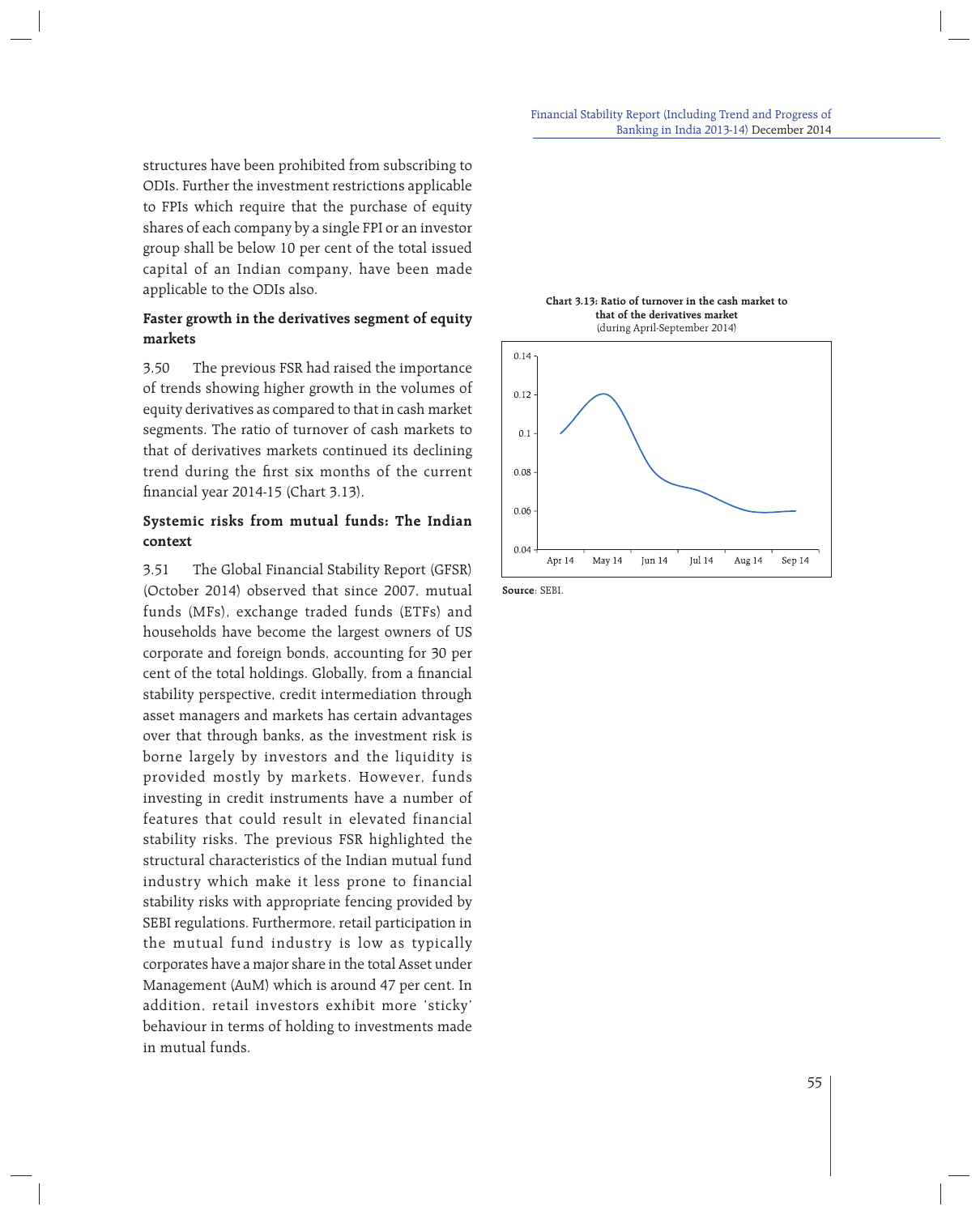### **Holding pattern in the mutual fund industry**

3.52 Across the globe, there is rich diversity in the mutual fund sector as the asset management industry offers a mix of traditional and alternative fund products to a wide and diverse investor space covering banks, corporate entities, insurance funds, pension funds, sovereign wealth funds (SWFs) and high net worth individuals (HNIs)/retail investors. The spread of Indian asset management is comparatively limited and concentrated in terms of investor categories, investment products and geographical reach (Chart 3.14).

3.53 Corporates hold close to half of the total AuM followed by HNIs and retail investors. The market is highly concentrated as the five largest metropolitan cities account for an almost three-fourth share of total AuM. While the range of investment products and fund schemes has expanded over the years, income oriented schemes attract a major share of investments followed by the liquid/money market and growth oriented schemes. It has been observed that in growth (equity) oriented schemes a major part of the investment for the long term is by retail investors, as compared to other investor categories.

3.54 The GFSR (October 2014), observed that the risk of a run may be intensified by the increased holdings of mutual funds.<sup>28</sup> Shares of different investors in composition of equity and non-equity AuM in 2014 in different tenure holding baskets ranging from extremely short term to long term, indicates that in the Indian context retail investors exhibit a tendency to hold mutual fund investments for longer durations in the case of both equity as well as non-equity investments (Charts 3.15 and 3.16). This tendency of retail investors may also reveal their vulnerability in falling behind the market when there is a reversal in trend due to any reason, including heavy selling by corporate or institutional investors.



**Source**: SEBI.

**Chart 3.14: Distribution of AuM of mutual funds in India, by investor type, investment products and geographical reach**

<sup>&</sup>lt;sup>28</sup> Qi, Chen, Itay Goldstein, and Wei Jiang. 2010. "Payoff Complementarities and Financial Fragility: Evidence from Mutual Fund Outflows." Journal of Financial Economics 97 (2): 239–262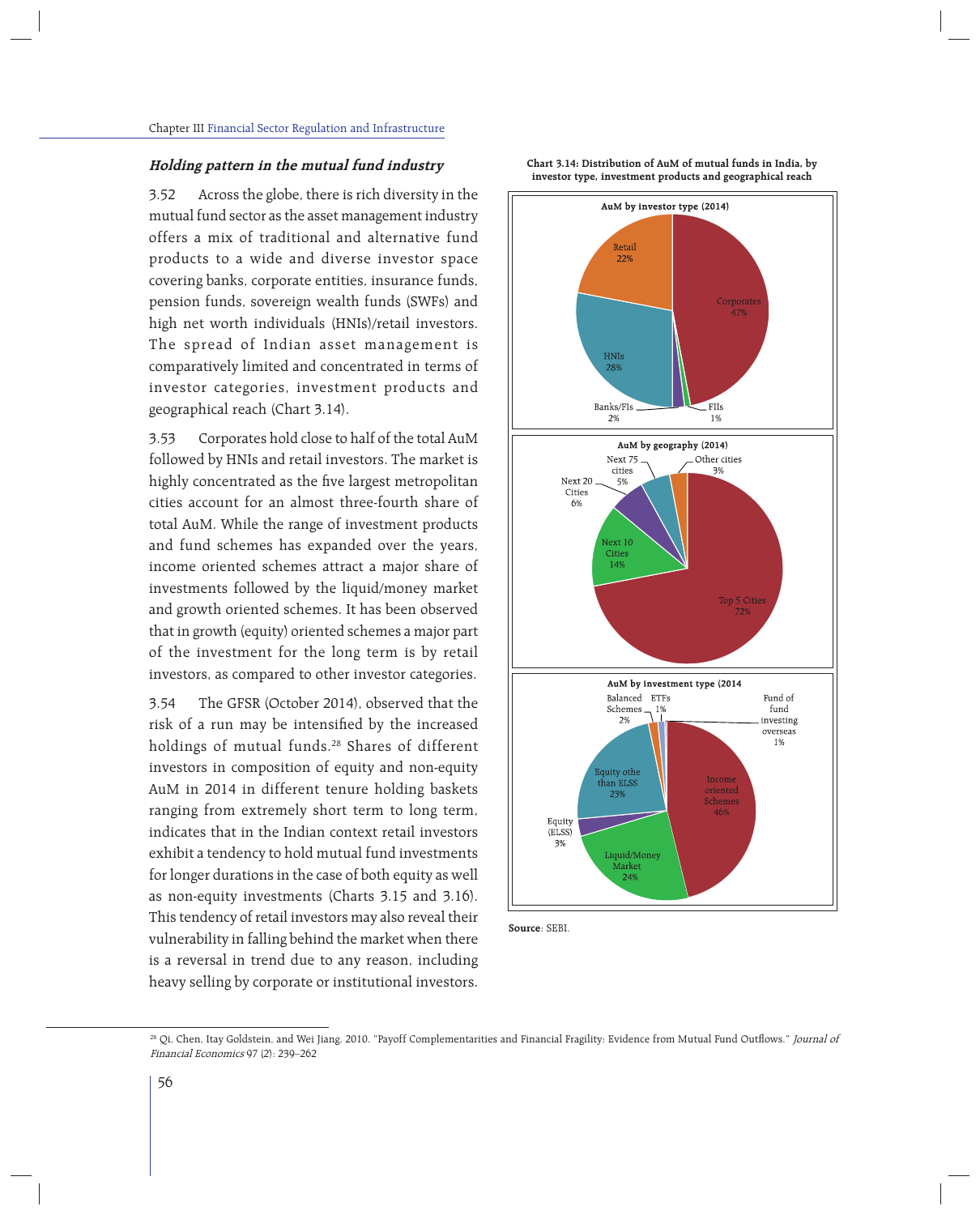

#### **Chart 3.15: Equity AuM composition by investors (duration-wise)**



Note: \*Data as on September 30, 2014. HNIs defined as individuals investing  $\bar{z}$ 0.5 million and above. **Source**: SEBI, AMFI.

#### **Chart 3.16: Non-equity AuM composition by investors (duration-wise)**



Note: \*As on September 30, 2014. HNIs defined as individuals investing `0.5 million and above. **Source**: SEBI, AMFI.

However, the principle of fair valuation adopted by MFs as per SEBI's directives in February 2012 ensures fair treatment to all investors, existing as well as those seeking to purchase or redeem units of MF schemes. Adoption of this principle takes away the incentive from investors to redeem prior to other investors, thereby reducing the redemption pressure on the scheme and risk of a run.

## **Concentration in equity portfolio holdings in mutual funds across schemes by AMCs**

3.55 During the half year from April 2014 to September 2014, deployment in equity by mutual funds has surged about 50 per cent. There are 41 AMCs having AuM of  $\text{\texttt{F9,594.14}}$  billion and the distribution indicates a high degree of concentration in the hands of a few AMCs, under a Pareto 80-20 principle. An analysis of portfolio holdings in equity of the top ten AMCs<sup>29</sup> along with their top ten holdings in equity stocks shows that the portfolio holdings of AMCs comprise quite a few common stocks indicating preference towards a select group of stocks (Table 3.4 and Chart 3.17).

**Table 3.4: Select indicators on concentration in the Indian mutual fund industry**

| Equity AuM as percentage of total AuM                                            | 31.6 |
|----------------------------------------------------------------------------------|------|
| Top-10 AMCs equity AuM as percentage of total equity AuM                         | 77.7 |
| Top-10 stocks in each of top-10 AMCs/Total AuM of top-10 AMCs                    | 30.7 |
| AuM of top-10 stocks overall as percentage of total equity AuM<br>of top-10 AMCs | 22.8 |
| Share of equity AuM of top-4 AMCs as percentage of total<br>equity AuM           |      |

**Source:** AMCs.

**Chart 3.17: Frequency distribution of commonly held equity shares by top-10 AMCs**



**Source**: AMCs.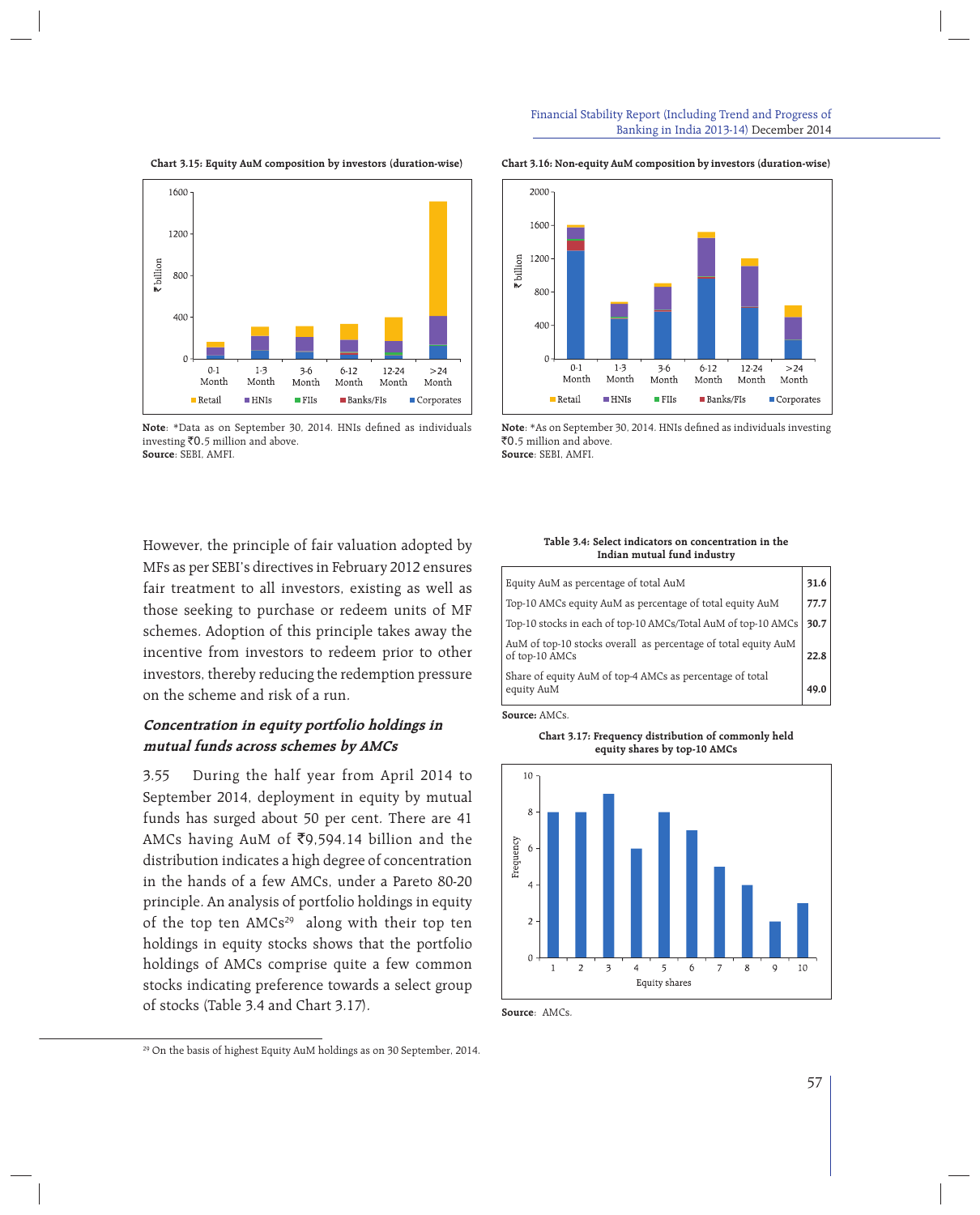3.56 An analysis of the total exposure of top ten AMCs to top ten stocks vis-à-vis the weightage of top ten stocks (on the basis of market capitalisation) in the index (CNX Nifty 100) also shows considerable concentration levels in AMCs' equity investments. While top ten stocks account for 46 per cent of the total market capitalisation of the index, the share of top ten stocks in the AuM of top ten AMCs is around 74 per cent, indicating a strong preference towards a select group of most liquid stocks. Although there are regulations limiting the exposure of AMCs/ schemes to particular scrip, a significantly high degree of concentration by the mutual fund sector may need to be further monitored from a wider perspective of its implications for stability and developing the securities market.

## **Financial market infrastructure**

3.57 As part of the Committee on Payment and Settlement Systems (CPSS)<sup>30</sup> and FSB, the Reserve Bank is committed to implementing the CPSS-IOSCO 'Principles for Financial Market Infrastructure' (PFMIs). On the directions of the FSDC subcommittee, an Inter-Agency Implementation Group (IAIG) comprising members from the Reserve Bank, SEBI and the Forward Markets Commission (FMC) was constituted for monitoring the implementation of PFMIs in India. The Clearing Corporation of India Limited (CCIL) has been identified as an important FMI under the regulation of the Reserve Bank.

## Importance of cyber security and possible conflict **in priorities of PFMIs**

3.58 With increasing use of electronic payments and internet and mobile banking information security and operational reliability challenges have become very important from the financial stability perspective. One of the clauses<sup>31</sup> under PFMIs requires that an FMI operator's business continuity plans must 'be designed to ensure that critical information technology (IT) systems can resume operations within two hours following disruptive events' and that there can be 'complete settlement' of transactions 'by the end of the day of the disruption, even in the case of extreme circumstances'. However, a rush to comply with this requirement may compromise the quality and completeness of the analysis of causes and far-reaching effects of any disruption. Restoring all the critical elements of the system may not be practically feasible in the event of a large-scale 'cyber attack' of a serious nature on a country's financial and other types of information network infrastructures. This may also be in conflict with Principle 16 of PFMIs which requires an FMI to safeguard the assets of its participants and minimise the risk of loss, as in the event of a cyber attack priority may need to be given to avoid loss, theft or fraudulent transfer of data related to financial assets and transactions.

### Legal entity identifiers for India

3.59 The Reserve Bank of India selected CCIL to act as a local operating unit (LOU) for issuing globally compatible legal entity identifiers (LEIs) in India. Infrastructure in this regard has been set up, and the use of LEI codes is likely to be mandated for OTC derivatives transactions and large borrowers (legal entities) in a phased manner.

### **Payment and settlement systems**

## **Increasing use of electronic modes of transactions**

3.60 The payment and settlement system infrastructure in the country continued to perform without any major disruptions. Development in the system is evidenced by increasing use of electronic modes of transaction settlements. Close to 90 per

<sup>30</sup> Now named as the Committee on Payments and Market Infrastructures (CPMI).

<sup>&</sup>lt;sup>31</sup> Key consideration under Principle 17 of PFMIs.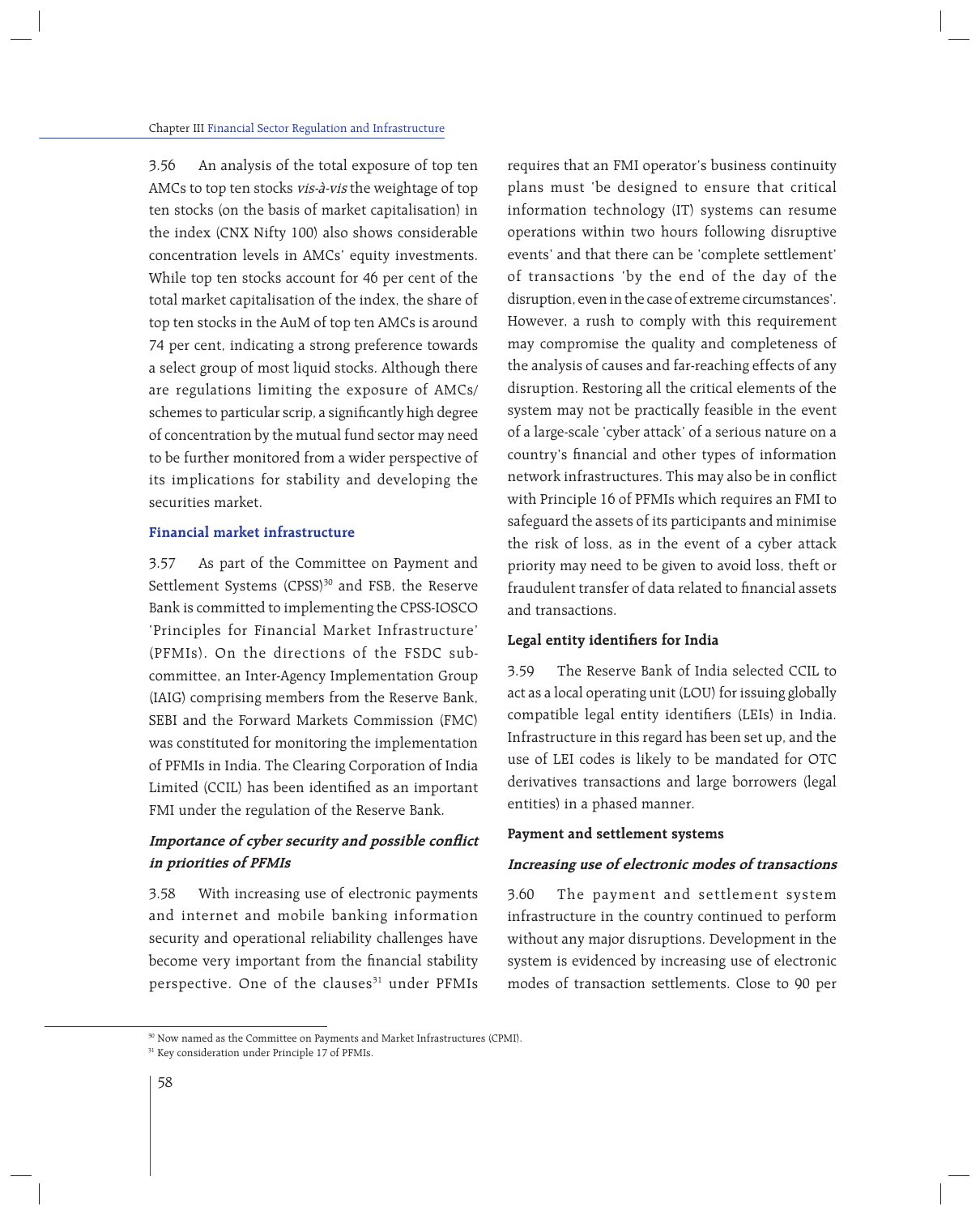cent of the total settlement volumes was done through retail electronic modes as of August 2014. The share of paper-based clearing also declined marginally over the last year (Charts 3.18 and 3.19).

## **Security issues and risk mitigation measures related to 'card not present' transactions**

3.61 Reserve Bank's instructions on card transactions' security and risk mitigation, which have been issued from time to time since 2009, mandate the use of an additional factor of authentication (AFA) for all 'card not present' (CNP) transactions. This was earlier applicable to 'card transactions' in India with cards issued by banks in India. Recently, instances came to notice where entities, through adoption of alternate business/payment models, were violating these instructions on 'card not present' transactions which were being effected without the mandated additional authentication/validation even where the underlying transactions were essentially taking place between two residents in India.

3.62 In view of this, instructions were issued to banks advising them that where cards issued by banks in India are used for making 'card not present' payments towards purchase of goods and services provided within the country, such transactions have to be through a bank in India and the transaction should necessarily be settled only in Indian currency in adherence to extant instructions on security of card payments as well as foreign exchange guidelines.

## **Core settlement guarantee fund, Default Waterfall and Stress Test**

3.63 Continuing with the objective 'to promote orderly and healthy growth of the securities market in India' along with safeguarding the markets from systemic risks, SEBI has introduced a new layer of safety net in the form of 'core settlement guarantee fund' to mitigate risks from possible default in settlement of trades and strengthen risk management framework in the domestic capital markets.





**Source**: RBI.

**Chart 3.19: Distribution of settlement systems** (in volume)





3.64 The new structure aims at enhancing the robustness of the present risk management system of the clearing corporations to enable them to deal with defaults of the clearing members much more effectively. The granular norms related to core settlement guarantee fund (SGF), stress testing and default procedures would bring greater clarity and uniformity as well as align the same with international best practices while enhancing the robustness of the present risk management system in the clearing corporations (Box 3.4).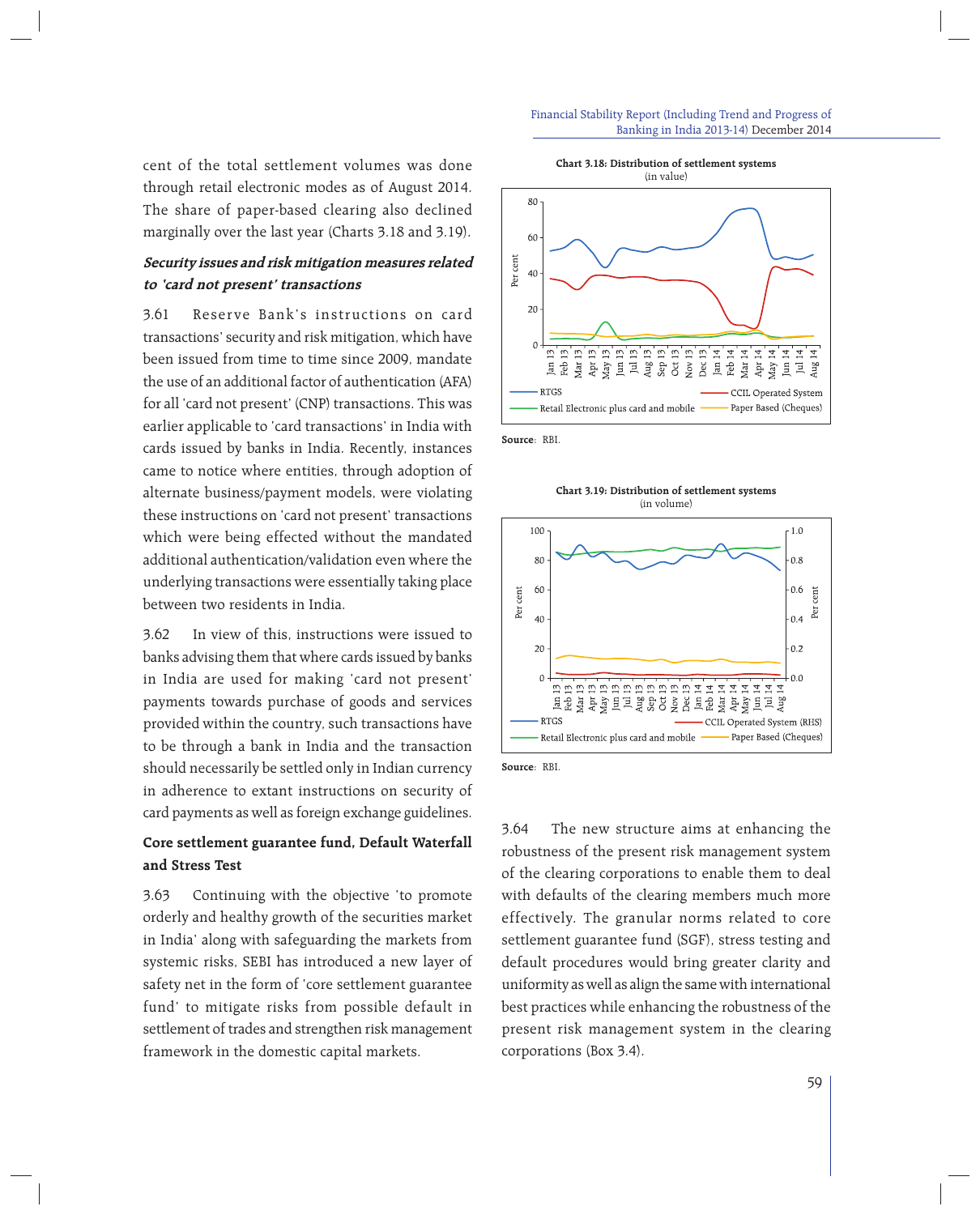### **Box 3.4: SEBI Guidelines on Core SGF, Default Waterfall and Stress Test**

SEBI has issued detailed guidelines on Core SGF, Default Waterfall and Stress Test, with the following objectives:

- a) create a core fund (called core settlement guarantee fund), within the SGF, against which no exposure is given and which is readily and unconditionally available to meet settlement obligations of clearing corporation in case of clearing member(s) failing to honour settlement obligation,
- b) align stress testing practices of clearing corporations with FMI principles (norms for stress testing for credit risk, stress testing for liquidity risk and reverse stress testing including frequency and scenarios),
- c) capture in stress testing, the risk due to possible default in settlement of both institutional and noninstitutional trades,
- d) harmonise default waterfalls across clearing corporations
- e) limit the liability of non-defaulting members in view of the Basel capital adequacy requirements for exposure towards Central Counterparties (CCPs),
- f) ring-fence each segment of clearing corporation from defaults in other segments, and

g) bring in uniformity in the stress testing and the risk management practices of different clearing corporations especially with regard to the default of members.

The default waterfall in any segment will generally follow the following order –

- Monies of defaulting member
- Insurance, if any
- Clearing Corporations' (CC) resources (equal to 5 per cent of MRC)
- Core SGF (within it also penalties and then CC to bear loss first to extent of 25 per cent of segment MRC, then pro rata allocation to all contributors)
- Proportion of remaining CC resources (excluding CC contribution to core SGFs of other segments and INR 100 Crore) equal to ratio of segment minimum required corpus (MRC) to sum of MRCs of all segments.
- CC/Stock Exchange contribution to Core SGFs of other segments and remaining CC resources to extent approved
- Capped additional contribution of non defaulting members (pre-specified by CC)
- Pro-rata haircut to pay-outs

## **Financial safety net: Deposit Insurance and Credit Guarantee Corporation (DICGC)**

3.65 A strong deposit insurance system is a necessary component of financial stability arrangements in any jurisdiction. The previous FSRs have highlighted some issues and challenges facing the deposit insurance system in India which include, inter alia, those related to the adequacy of the Deposit Insurance Fund and coverage of deposit insurance, apart from ensuring compliance with the Core Principles for Effective Deposit Insurance Systems.<sup>32</sup>

3.66 One of the core principles stresses on the requirement for funding (including assured liquidity funding) mechanisms necessary to ensure prompt reimbursement of depositors' claims and for banks to bear the cost of deposit insurance. At present in India, the DICGC maintains three distinct funds/ accounts: the Deposit Insurance Fund (DIF), the Credit Guarantee Fund (CGF), and the General fund (GF). Out of these, DIF is primarily used for settlement of claims from depositors and is sourced out of the premium paid by the insured banks and the investment income received from (and reinvested

<sup>&</sup>lt;sup>32</sup> The International Association of Deposit Insurers has concluded the revision of its Core Principles for Effective Deposit Insurance Systems and the Compliance Assessment Methodology, and has submitted them to the Financial Stability Board.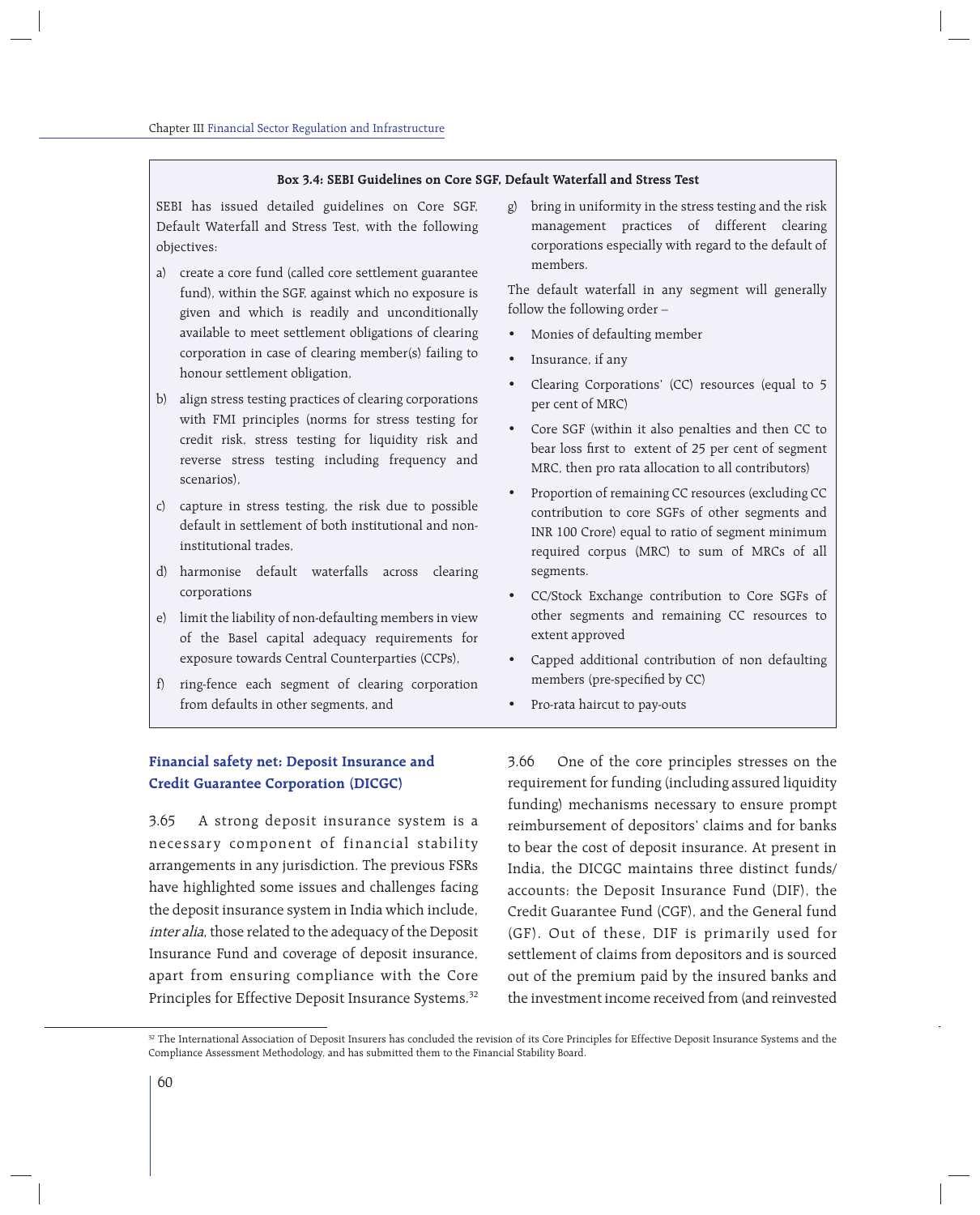in) central government securities. There is also an inflow of small amounts into this fund out of the recoveries made by the liquidators/administrators/ transferee banks. DICGC, thus, builds up its DIF through transfer of excess of income over expenditure each year after payment of income tax. This fund is used for settlement of claims of depositors of banks taken into liquidation/reconstruction/amalgamation. The size of DIF was around  $\bar{z}$ 441.5 billion as at end-June 2014 (Chart 3.20).

3.67 DIF consists of actuarial liabilities and accumulated surplus. Actuarial liabilities are the claims of depositors paid out from DIF by DICGC over the years and have witnessed a moderate growth at 12 per cent primarily because there was no failure by any major bank during this period. DICGC's liabilities crystallised largely on account of failure of co-operative banks implying some inherent weaknesses in the management of these institutions.<sup>33</sup>

## **Pension sector**

3.68 In the coming decades, developing countries like India will grow older much faster and that too at relatively low income levels. The Pension policy in India has traditionally been based on employment contracts and service conditions and has been financed through employer and employee participation. As a result, its coverage has been restricted to the organised sector and a vast majority of the workforce in the unorganised sector has remained outside the formal channels of old age financial support. Therefore, in view of the need for containing fiscal liabilities under control and transiting towards a sustainable pension system in India a product like the National Pension Scheme (NPS) needs to be pushed with greater vigour. While the Pension Fund Regulatory and Development

#### Financial Stability Report (Including Trend and Progress of Banking in India 2013-14) December 2014



**Source**: DICGC.

Authority (PFRDA) can take a lead role in generating awareness and disseminating information about NPS, NPS needs to grow into a popular movement where all the stakeholders in the economy need to play an important role.

## **Inconsistencies in tax treatment of the NPS and other traditional pension systems**

3.69 The NPS is voluntary whereas the Employee Provident Fund (EPF) is mandatory. The Employee Provident Fund Organisation (EPFO) is legally mandated and therefore, EPF accounts are maintained by corporates from the point of view of legal liability and guaranteed returns are determined each year by the government. Issues related to seamless portability across corporates and awareness about the product pose further challenges vis-à-vis other retirement products. There is a need for clarity regarding tax treatment of NPS as the decision on the EET (Exempt, Exempt, Taxable) status is still pending.

<sup>&</sup>lt;sup>33</sup> Historically, in the Indian context the possibility of failure of the public sector is remote. Even important private sector banks facing problems have not 'failed' as mergers with other stronger public or private sector banks have been used as a preferred option in the recent past.